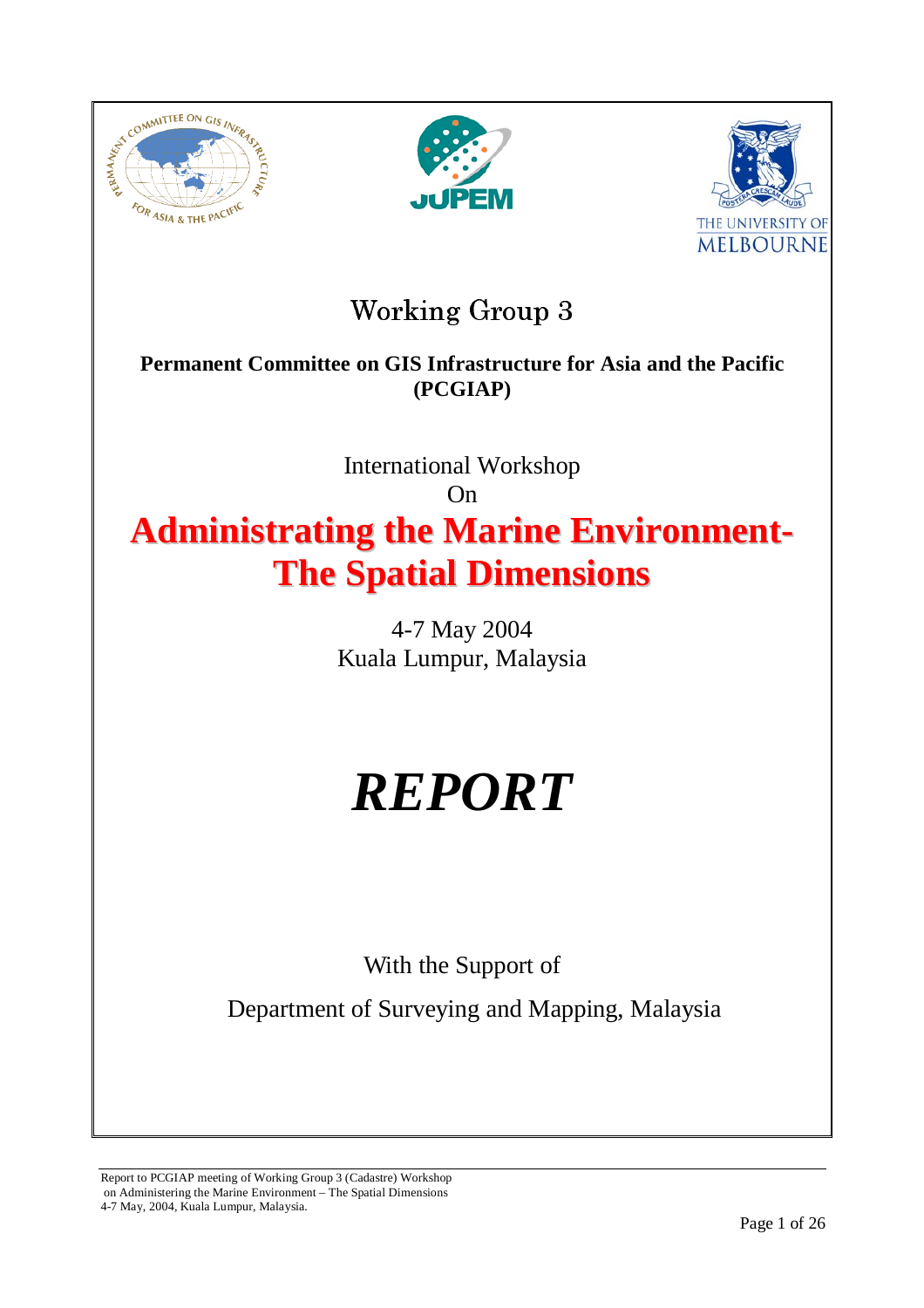## **Report to PCGIAP meeting of Working Group 3 (Cadastre) Workshop on Administering the Marine Environment – The Spatial Dimensions**

## 4 –7 May, 2004 Kuala Lumpur, Malaysia

## **1. Objectives of Workshop**

As part of the WG3 Workplan (2002-4), WG3 organised a four-day workshop  $(4<sup>th</sup>-7<sup>th</sup>$  May 2004) on Administering the Marine Environment – The Spatial Dimensions in Asia and Pacific region. The workshop was conducted in Kuala Lumpur, Malaysia and hosted by the Department of Survey and Mapping Malaysia.

The objective of the workshop was to better understand the spatial dimensions of administrating marine environment in the Asian and Pacific region and particularly to facilitate:

- *understanding of the needs of an SDI in the marine context;*
- *better understanding and appreciation of the administration of marine rights, restrictions and responsibilities and to agree on a terminology; and*
- *documentation of issues in establishing a marine dimension as a key component of National SDIs.*

## **2. Agenda of the Workshop**

- a. Welcoming address
- b. Official Opening
- c. Keynote Address by Chairman of Working Group 3 (PCGIAP)
- d. Introduction to Workshop (Aims and Objectives)
- e. Overview of PCGIAP and Working Group 3 (Cadastre), Workplan and Progress Report
- f. Invited Report and Paper Presentations
- g. Country Reports on Marine Activities according to circulated questionnaire
- h. Background Paper Issues in Developing Marine SDI
- i. Breakout Sessions on Three Main Workshop Objectives
- j. Open Forum and Plenary Session on Breakout Sessions
- k. Technical Visit
- l. Agreement on Workshop Outcomes and Resolutions
- m. Finalisation of Workshop Report to PCGIAP
- n. The way forward
- o. Closing remarks

**Workshop Chair**: Prof Ian Williamson (Australia) **Workshop Vice-Chair**: Mr Ahmad Fauzi Bin Nordin (Malaysia) **Workshop Coordinator**: Dr Abbas Rajabifard (Australia)

## **3. Participants**

102 people from 11 countries attended the workshop. The list of countries represented is shown as Attachment 1.

Report to PCGIAP meeting of Working Group 3 (Cadastre) Workshop on Administering the Marine Environment – The Spatial Dimensions 4-7 May, 2004, Kuala Lumpur, Malaysia.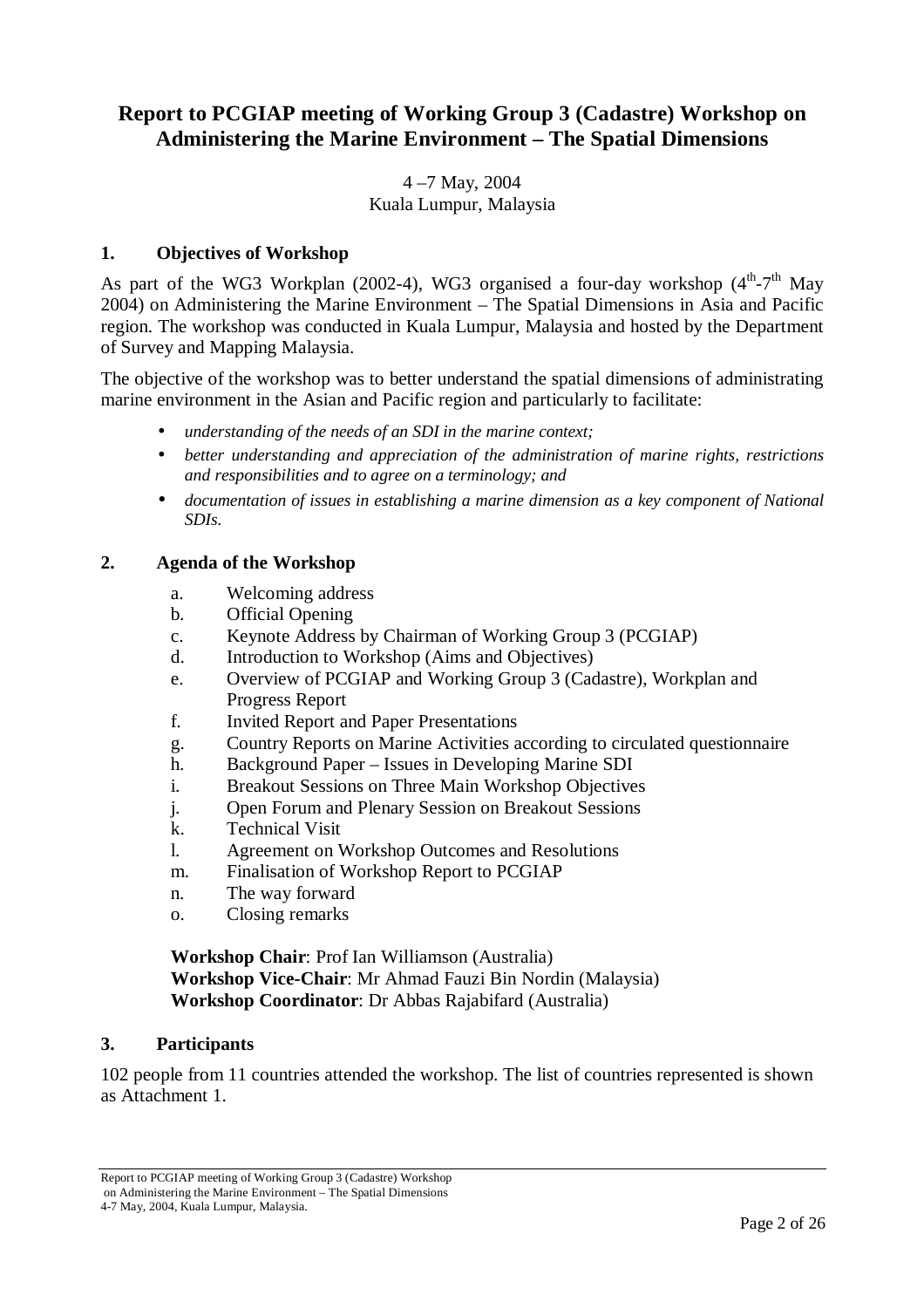## **4. The Workshop**

## **4th May 2004**

Workshop registration opened on Tuesday afternoon followed by a pre-workshop reception hosted by the Director General of Survey and Mapping, Malaysia, Mr Dato' Hamid bin Ali at the Renaissance Hotel in Kuala Lumpur, Malaysia.

## **5th May 2004**

The first day of the workshop included the official opening and presentation of invited reports, papers and country reports.

As part of the official opening ceremony, the Director General of Survey and Mapping, Malaysia Mr Dato' Hamid bin Ali gave the welcoming address to the workshop participants and highlighted some important reasons for developing marine cadastre and administrating marine environment and the role of spatial data in this context (Attachment 2). Dato' Hamid mentioned that much of the world's population today is located around the coastal regions. He emphasised that human activities are exceptionally high in marine and coastal areas and emphasised that these activities does not simply stop at the land-sea interface. He suggested that we need to have a consistent SDI whereby the rights, restrictions and responsibilities are administered and managed effectively in the marine environment in a similar manner to the land environment.

Subsequently, an opening address and official opening was made by the Malaysian Hon. Deputy Minister of Natural Resources and Environment, Mr. S. Sothinathan on behalf of the Hon. Minister of Malaysian Natural Resources and Environment, Dato Sri Hj. Adenan Hj. Satem (Attachment 3). The importance of marine resources and administrating these resources were key points of the opening address. The Hon. Mr S. Sothinathan mentioned that the assessment, administration and management of the marine environment require information about boundaries and rights, restrictions and responsibilities in the marine environment; therefore it is vital to understand the different challenges encountered in the marine environment to appreciate the complexity of marine cadastre.

After the official opening ceremony, the workshop began with a keynote and welcome address by Prof Ian Williamson, the Chair of PCGIAP-WG3 (Cadastre) and the Chair of the workshop. Prof Williamson thanked the Malaysian Government and particularly the Department of Surveying and Mapping, Malaysia for their efforts and significant contributions in organising the Workshop and also thanked all delegates from different countries who supported and participated in the event.

He then explained that the workshop is part of the PCGIAP-WG3 (2002-2004) workplan and was designed following the success of the Cadastral Template Project which was developed through the 16th United Nations Regional Cartographic Conference for Asia-Pacific (UNRCC-AP) in Okinawa, Japan in 2003. He also highlighted the importance of the coastal zone to sustainable development, a critical policy issue that is increasingly recognised by most countries in the region.

Prof Williamson then presented an overview of the workshop aims and objectives. The Chair explained the structure of the workshop, the matters that need to be discussed and the decisions to be made. He also elaborated on the structure of the breakout session with three working groups focussing on the three main objectives of the workshop and proposed a Resolution Working Group to assist in formulating and presenting resolutions to the PCGIAP.

Report to PCGIAP meeting of Working Group 3 (Cadastre) Workshop on Administering the Marine Environment – The Spatial Dimensions 4-7 May, 2004, Kuala Lumpur, Malaysia.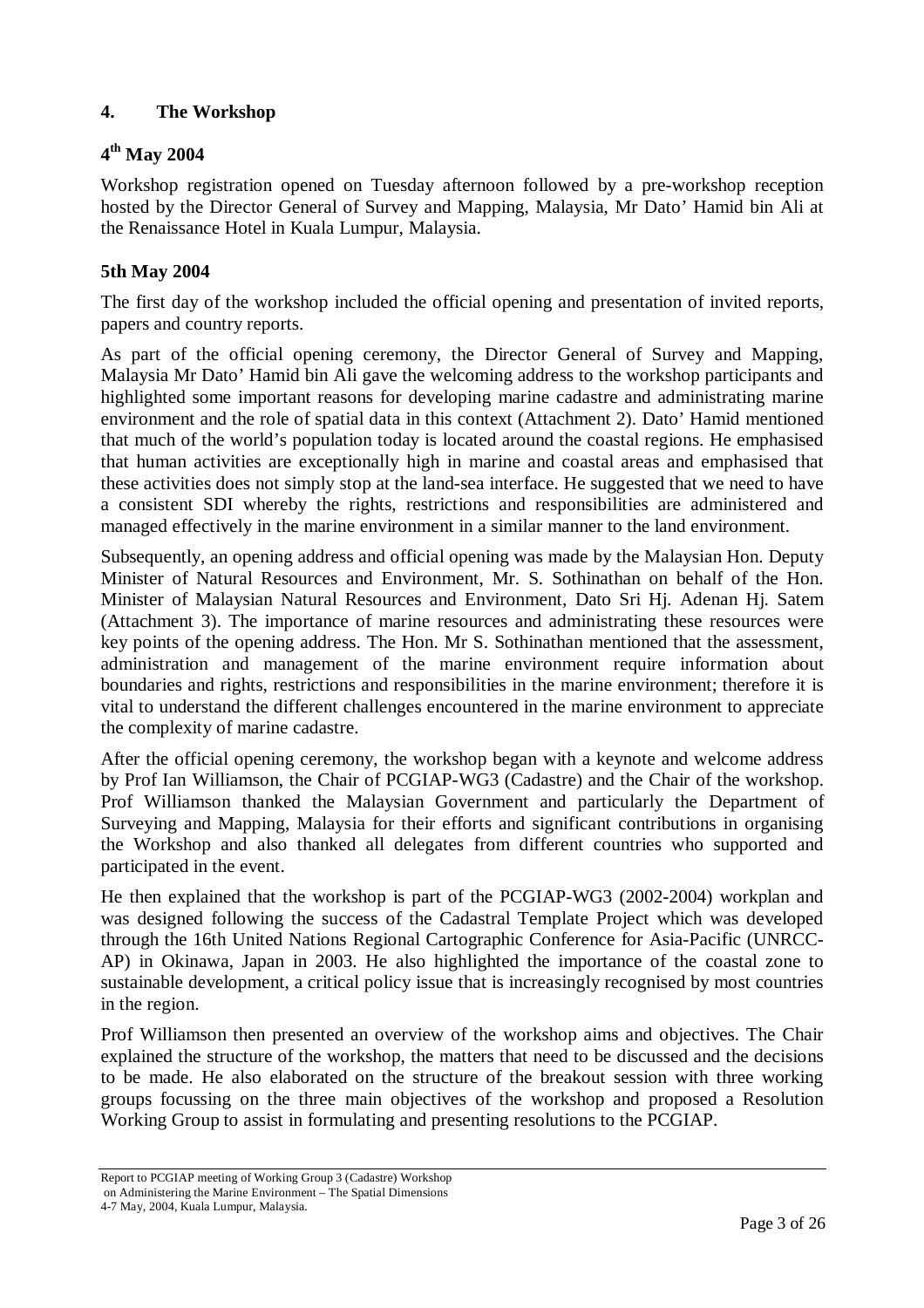Dr Abbas Rajabifard, the Research Coordinator of PCGIAP-WG3, reviewed and presented the WG3-workplan and progress in the development of the marine country report template followed by future plans to complete the template by all countries in the Asia and Pacific region. He also discussed the strategy for processing and publishing the results followed by an overview of the future plan and activities of WG3.

Two invited reports were then presented on the outcomes of related conferences and meetings held over the past year. Mr Patrick Tan Hock Chuan, Director for Strategic Communication of the Department of Environment, Malaysia presented a report on the outcomes of the International Conference on Sustainable Development of the Seas of East Asia organised by the Partnerships in Environmental Management of the Seas of East Asia (PEMSEA) in Putrajaya, Malaysia, 8-12th December 2003. His presentation concentrated on Conference Resolutions which were put to Ministers of the 12 participating PEMSEA nations.

The next invited report was presented by Mr. Michael Sutherland, from the University of New Brunswick (UNB), Canada and Deputy Chair of the International Federation of Surveyors (FIG) Commission IV, focused on the outcomes of the UNB-FIG meeting on Marine Cadastre in Fredericton, Canada in September 2003.

The first invited paper presentation was by Mr. Darius Bartlett, from the University College Cork, Ireland. Mr. Bartlett's presentation was on "Extending Spatial Data Infrastructures into Marine Environments: A Work in Progress", concentrating on the issues present within Ireland and Europe as a whole followed by an overview of the concept and history of SDI initiatives around the world and the importance of the marine dimension in any such initiative.

Dr. Phillip Collier from the University of Melbourne, Australia then presented the "Current Status and Future Direction of Australian Marine Cadastre Research", concentrating on developments at the University of Melbourne. Dr Collier reported on the current activities and research projects within University of Melbourne followed by some concluding issues for future activities on marine SDI and marine Cadastre research.

The final invited presenter for the morning session was from Ms. Jude Wallace, also from the University of Melbourne, who talked about the Registration of Marine Interests. Ms. Wallace discussed that the primary function of a marine register is as a tool to assist in the management of resources in the marine areas and the administration of interests in these resources. This will in-turn facilitate informed policy making. She highlighted the differences between land and marine registers.

At the end of the morning session there was a short discussion and question session. The main point raised was the difference between marine SDI and marine cadastre.

The afternoon session was allocated to the presentation of Country Reports on marine administration activities by participant countries, based on the WG3 country report template. In this session, 7 countries reported on their marine activities (Australia, Malaysia, Canada, Cambodia, Fiji, Indonesia and Ireland) followed by questions and discussions. Each country identified and reported on the most important issues and challenges affecting their marine activities.

## **6th May 2004**

The second day of the Workshop was allocated to the discussion of the three main objectives of the workshop and the development of possible resolutions and recommendations to the PCGIAP on administering the marine environment.

Report to PCGIAP meeting of Working Group 3 (Cadastre) Workshop on Administering the Marine Environment – The Spatial Dimensions 4-7 May, 2004, Kuala Lumpur, Malaysia.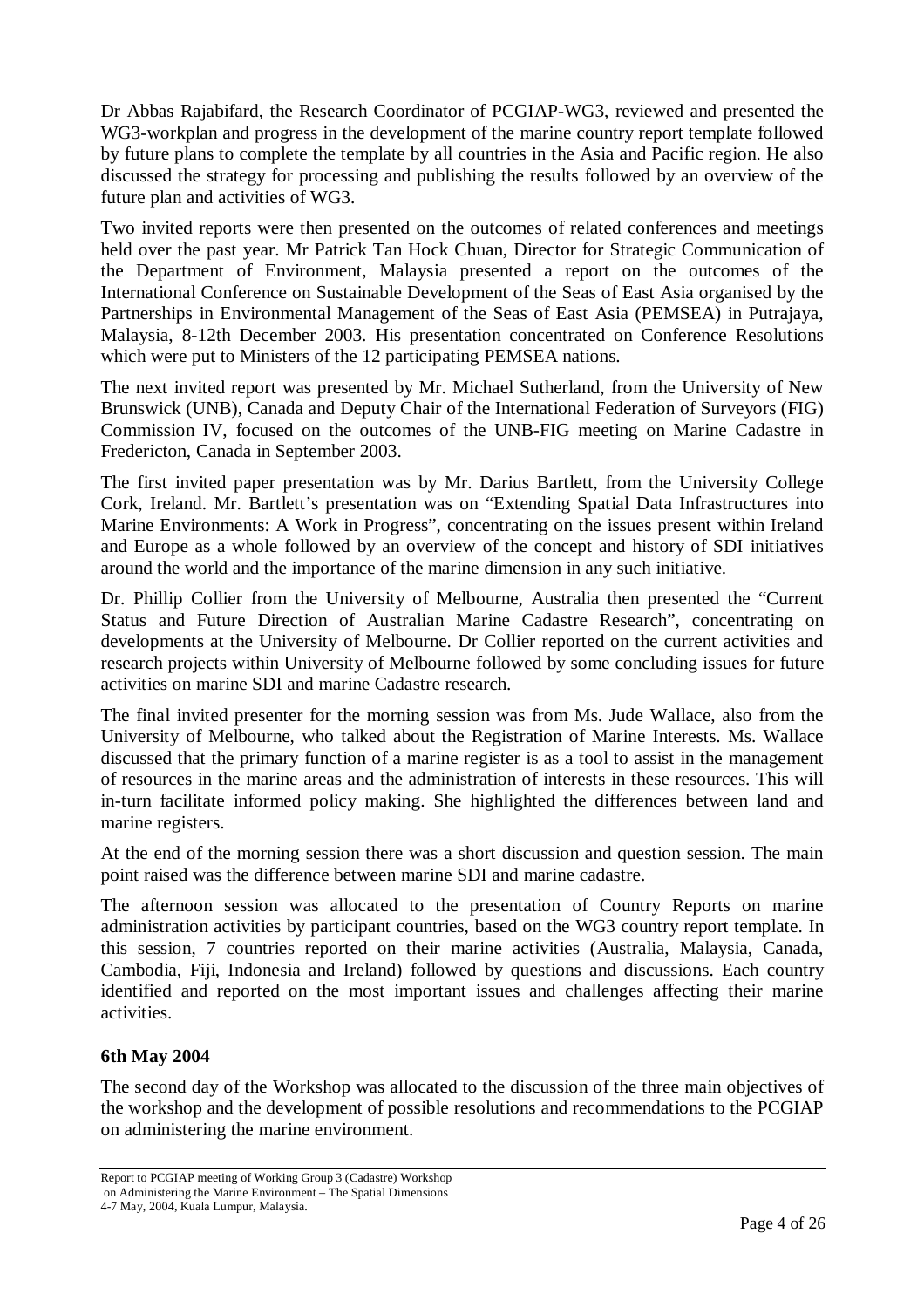A background paper discussing the "Issues in Developing Marine SDI" which was prepared by Prof Williamson, Dr Rajabifard and Mr Anrew Binns from Centre for SDIs and Land Administration, Department of Geomatics, University of Melbourne was presented by the Workshop Chair. As part of his presentation, Prof Williamson highlighted the key environmental, social and economic factors and issues driving the development of Marine SDI. He also pointed out that whilst access to spatial data aids in effective decision-making to achieve sustainable development, the majority of SDI initiatives stop at the land-sea interface. This encourages marine data to be held in various formats, at various accuracies within 'data silos'. He concluded by stressing the need to assess current systems in order to identify technical, legal and institutional arrangements hindering coordination and effective management of the marine environment. This includes understanding the link between land and marine environments (they cannot be treated in isolation) and the need for cooperation between nations as maritime actions transcend national boundaries.

Delegates then broke into the following three Working Groups with each discussing different aims and objectives, and with each group led by a Chair, Vice Chair and Rapporteur (Attachment 4) as follows.

- WG1: Issues in administering the marine environment
- WG2: Definition of marine SDI and marine cadastre
- WG3: Administration of marine rights, restrictions and responsibilities

As a result of the breakout session discussion, each Working Group reported to an open forum and plenary session and rigorous discussion was undertaken on the outcomes and the suggested Resolutions of the session, concentrating on issues in the region and particularly the role of Marine SDI, GIS and Cadastre in aiding more effective marine administration.

Some of the major points highlighted during the discussion session on the outcomes of the WGs included:

- The environmental, social/economic and technical issues for administering marine activities
- Importance of including a marine component within the SDI policies as part of countries obligations to UNCLOS
- SDI and cadastre are different and cadastral data can be a subsets of SDI as well as a process based on SDI
- SDI should facilitate access, management and sharing of spatial data in both the marine and land environments at any jurisdictional/political levels
- The marine cadastre can include components of the land-based cadastre and in addition it must take into consideration the fuzzy nature of boundaries as well as a 3D (volume) and sometimes 4D (temporal) nature of the interests in the marine environment
- Importance of collaboration between FIG, Commission 4 and PCGIAP, Working Group 3 (Cadastre) on issues relating to marine SDI and marine cadastre
- Lack of a single organisation capable of coordinating issues on marine environment
- Importance of institutional reform and capacity building in administering marine rights, restrictions and responsibilities
- The Marine SDI should relate to natural boundaries as well as administrative boundaries.

The afternoon session consisted of a technical visit to the Petroliam Nasional Berhad (PETRONAS) the national petroleum company of Malaysia which owns, manages and adds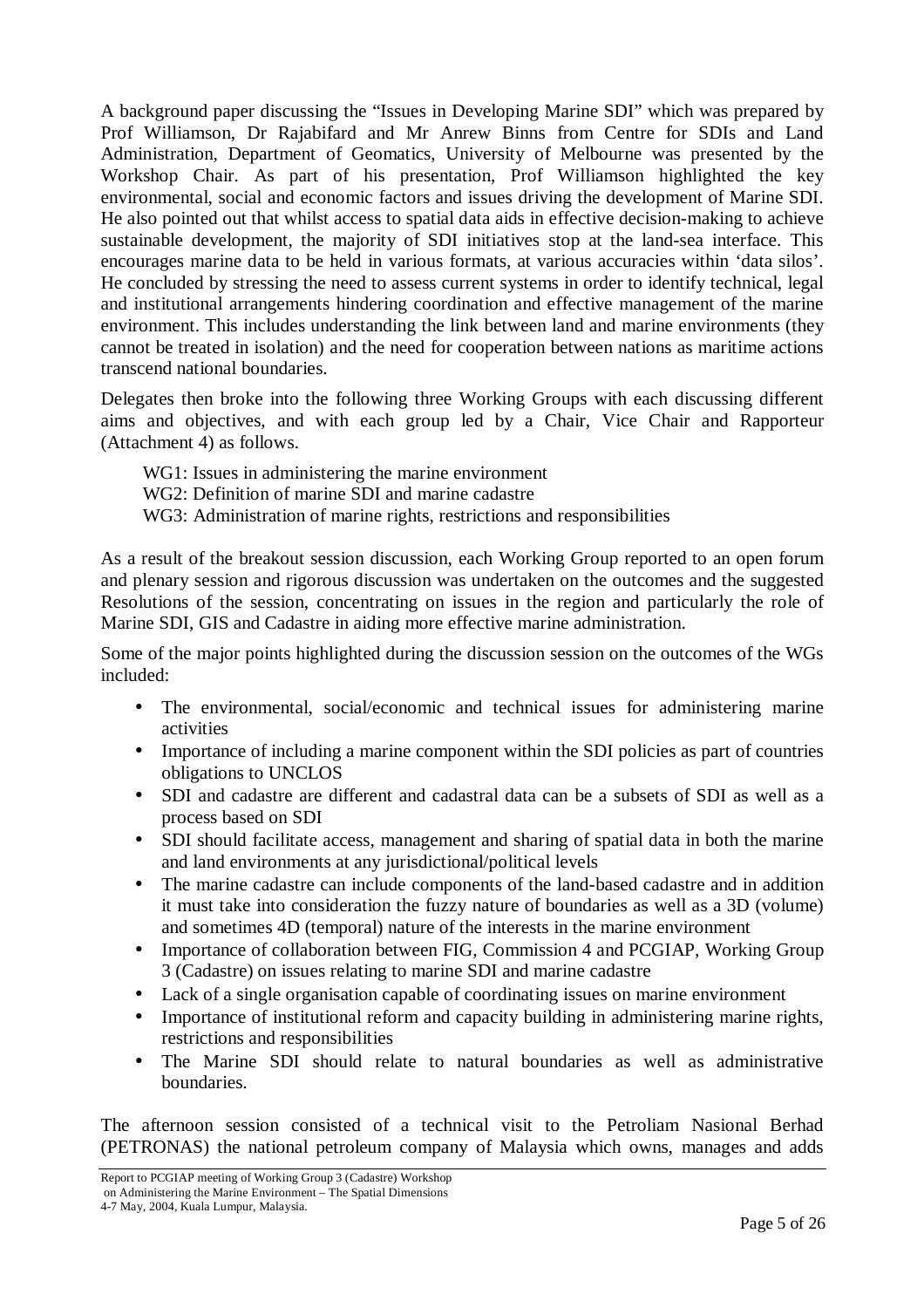value to the petroleum resources of Malaysia. Briefings were given by PETRONAS personnel, including their gas and petroleum exploration and production activities in the sea.

#### **7th May 2004**

The final day of the workshop was used to discuss and finalise the workshop outcomes, resolutions and the report to the PCGIAP. Before the start of the discussions, Prof Williamson, Chair of the Workshop made a presentation on the concepts and nature of SDI, Cadastre, relationships between SDI and Land Administration and marine cadastre to facilitate the discussions and clarify concepts.

Each working group gave a final report based on the comments and feedback discussed during the plenary session on Thursday: Attachment 5.

The workshop Chair presented the following five draft Resolutions for discussion and confirmation as the outcomes of the workshop. These resolutions were prepared by the Resolution Working Group comprising Professor Jacob Rais (Indonesia), Professor Ian Williamson (Workshop Chair), Mr Paul Harcombe (Australia) and Mr Teng Chee Boo (Malaysia):

- Resolution 1 Spatial Dimension of SDI
- Resolution 2 PCGIAP-FIG Collaboration
- Resolution 3 Defining the Marine Dimension of SDI
- Resolution 4 Requirement for Further Development of Guidelines and Tools to Administer the Spatial Dimension of the Marine Environment
- Resolution 5 Expression of Gratitude to the host Government

The participants discussed and made some suggestions and agreed on the Resolutions in Attachment 6.

The workshop was concluded by Prof Williamson who thanked the Malaysian Government and particularly the Department of Surveying and Mapping Malaysia for their contributions to organisation and support of proceedings and hospitality to participants. He also thanked all participants and delegates from different countries. Particular thanks were given to Mr Ahmad Fauzi bin Nordin, Vice Chair of PCGIAP-WG3 and Dr Abbas Rajabifard, Workshop Coordinator. Mr Ahmad Fauzi bin Nordin officially concluded the workshop on behalf of the Department of Survey and Mapping, Malaysia by thanking all those who attended the workshop and who contributed to its success.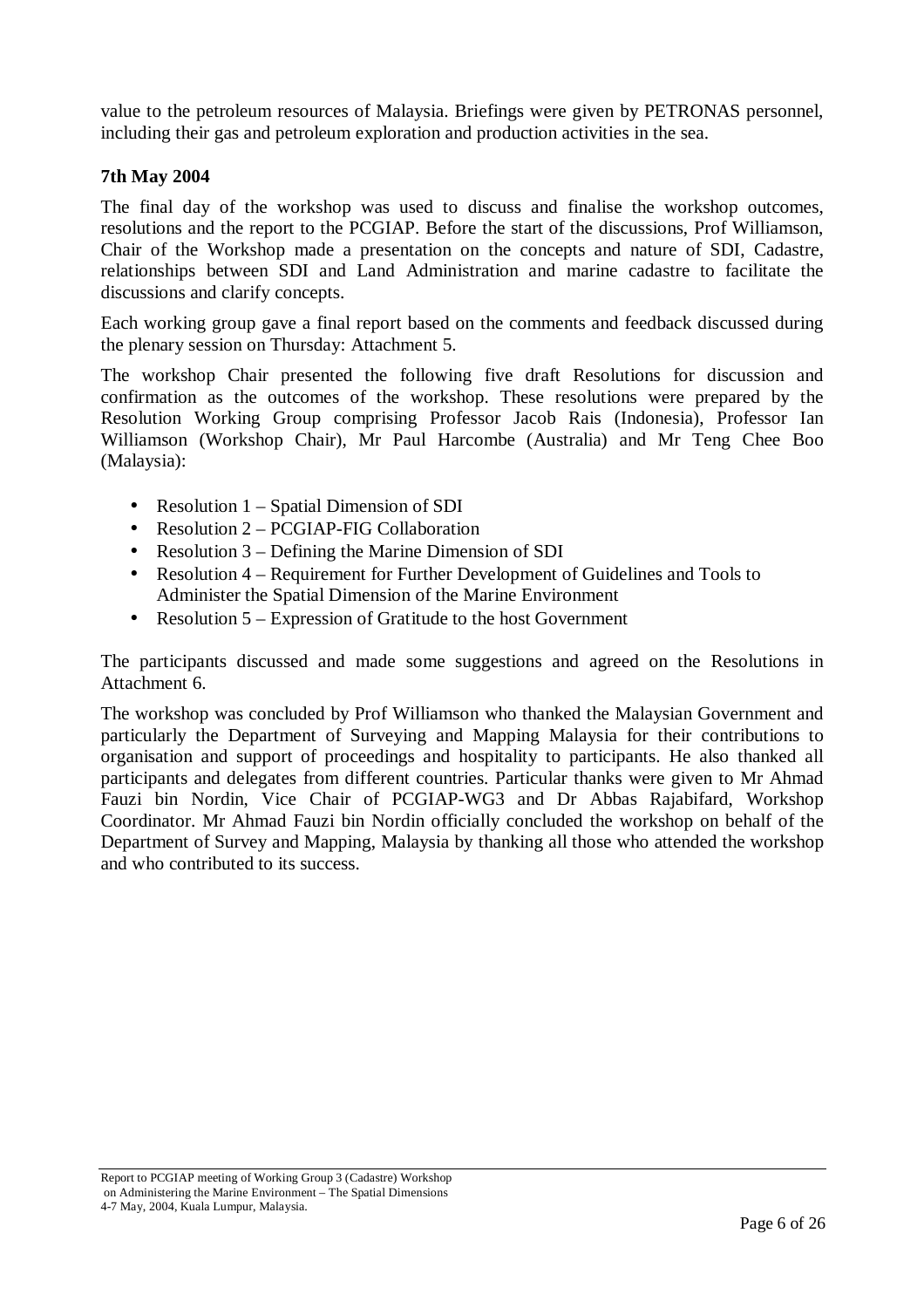## **Workshop on Administering the Marine Environment, The Spatial Dimensions 4-7 May, 2004, Kula Lumpur, Malaysia**

|                   | <b>Country Report</b> |
|-------------------|-----------------------|
| Country           |                       |
| Australia         | ∗                     |
| Brunei Darussalam |                       |
| Cambodia          | ∗                     |
| Canada #          | $\ast$                |
| Fiji              | ∗                     |
| India             | ∗                     |
| Indonesia         | $\ast$                |
| Ireland #         | ∗                     |
| Kiribati          |                       |
| Malaysia          | ∗                     |
| Thailand          |                       |

## **Country Participants and Presenter**

# : Invited participants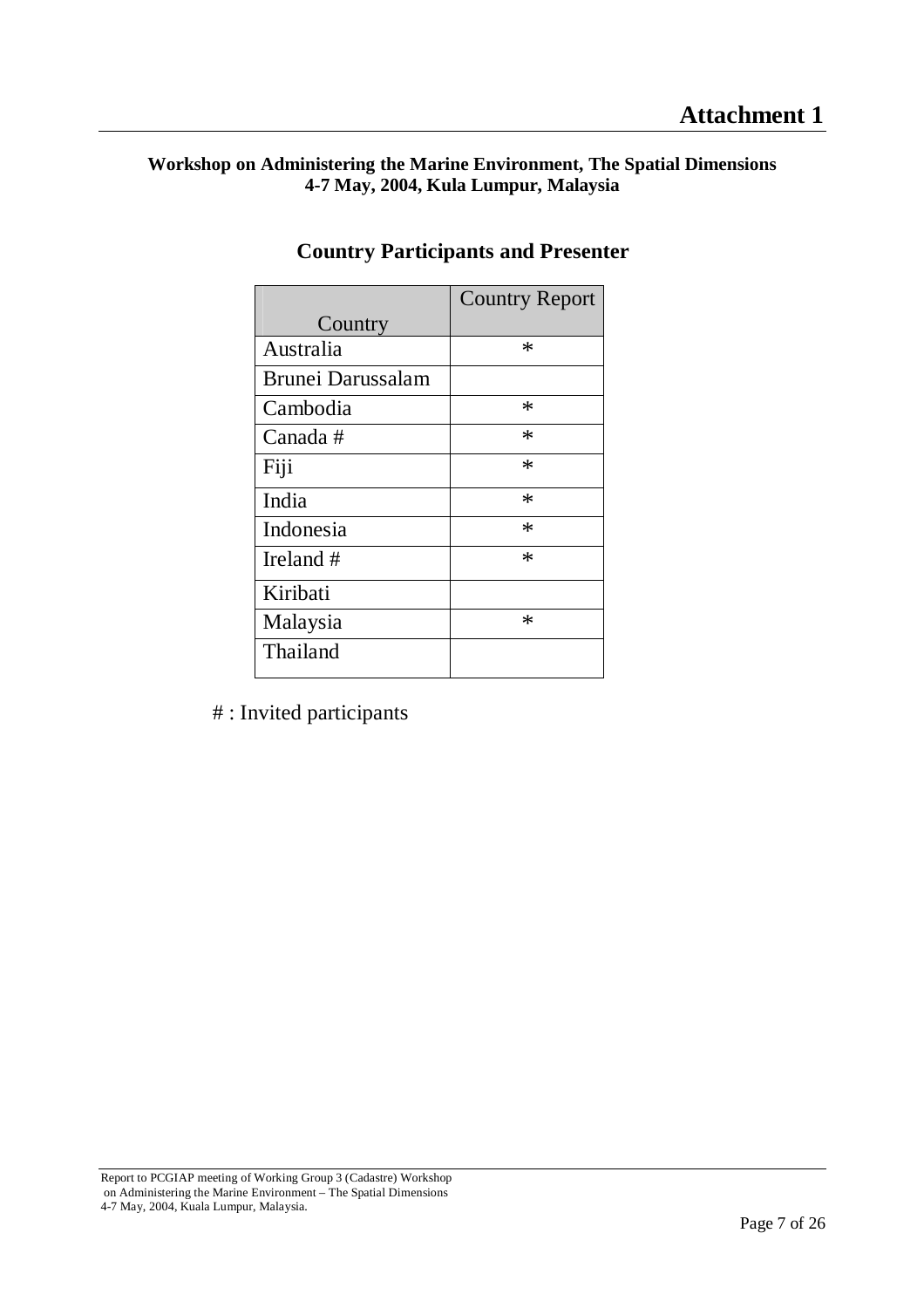## **Attachment 2**

International Workshop on Administering the Marine Environment - The Spatial Dimensions May 4-7, 2004 Kuala Lumpur, Malaysia

## WELCOMING ADDRESS

## Y. Bhg Dato' Hamid bin Ali Director-General of Survey and Mapping Department of Survey and Mapping Malaysia Kuala Lumpur

**Yang Berhormat Encik S. Sothinathan** Deputy Minister of Natural Resources and Environment, Malaysia.

Yang Berhormat Encik Sazmi Bin Miah Parliamentary Secretary of Ministry of Natural Resources and Environment

Yang Berbahagia Dato' Dr. Isahak bin Yeop Mohd Shar Secretary General of Ministry of Natural Resources and Environment

Yang Berbahagia Dato' Suboh Bin Mohd Yasin First Deputy Secretary General of Ministry of Natural Resources and Environment

Yang Berbahagia Datuk Othman Bin Baba Second Deputy Secretary General of Ministry of Natural Resources and Environment

Professor Ian Williamson Chairman of Working Group 3 of the PCGIAP (Permanent Committee on GIS Infrastructure for Asia and the Pacific)

**Distinguished Guests, Ladies and Gentlemen, Assalamualaikum** and a very good morning.

**SELAMAT DATANG,** and welcome to the 'International Workshop on Administering the Marine Environment - The Spatial Dimensions'.

On behalf of the Organising Committee for this workshop, allow me to begin by first extending words of thanks and heartiest appreciation to The Honourable Deputy Minister of Natural Resources and Environment, Mr. S. Sothinathan for joining us this morning. His presence to grace this occasion and to officiate the opening of this Workshop on Administering the Marine Environment is indeed very meaningful to everyone of us here. Perhaps it is not too late for us to offer our congratulations to Y B Mr. S. Sothinathan on his appointment as the Deputy Minister of Natural Resources and Environment. We are certain that your vast experience and wisdom will be of great value and asset to the newly-created Ministry. We would also like to thank you for taking time out to join us here today at this workshop jointly organised by DSMM and the University of Melbourne, under the auspices of the United Nationssponsored 'Permanent Committee on GIS Infrastructure for Asia and the Pacific' or PCGIAP, despite having a very tight and busy schedule as a public figure. Your presence is again an indication of the everreadiness by the Government especially the Ministry of Natural Resources and Environment in supporting and promoting international collaborations such as this. It is also by itself an encouragement for all of us here to make the present and future cooperation at the international level a success. This is indeed another step forward in turning Malaysia into a nation of excellence, glory and distinction, or in our own words, '*Kearah menjadikan Malaysia sebagai sebuah negara yang Cemerlang, Gemilang dan Terbilang'*.

Report to PCGIAP meeting of Working Group 3 (Cadastre) Workshop on Administering the Marine Environment – The Spatial Dimensions 4-7 May, 2004, Kuala Lumpur, Malaysia.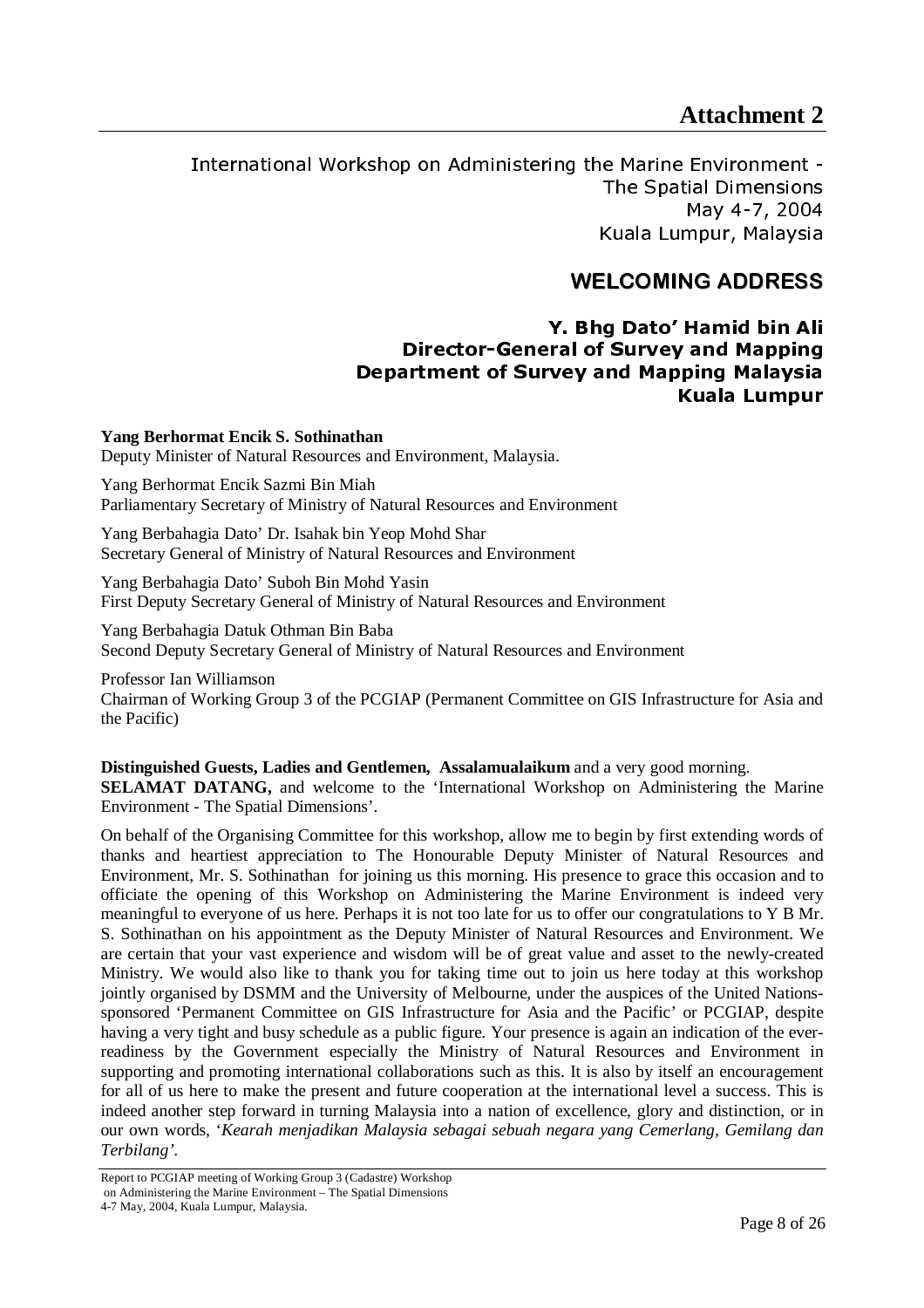#### **Ladies and Gentlemen,**

For many of us who are present here today, this workshop has long been awaited for as part of a threeyear Workplan of Working Group 3 of PCGIAP for the year 2002 to 2004. Although there has been a lot of efforts being carried out by PCGIAP, there are still much more tasks yet to be accomplished. After spending so many years on other activities, it is timely for PCGIAP to support programmes such as this in order to improve the understanding on Marine Cadastres in the Asia and Pacific region. As the workshop title indicates, this gathering of experts here for the next 3 days in Kuala Lumpur will focus mainly on the spatial dimensions required for the administration of the marine environment. This workshop will review best practices, establish networks, identify gaps and address other related issues of common concerns. Consequently, it is hoped that the deliberations made during the workshop will enable us to reinforce our understanding on the administration of the marine spaces in a manner to ensure sustainable development in a balanced environment.

#### **Ladies and Gentlemen,**

Much of the world's population today can be found around the coastal regions. Human activities are exceptionally high in those areas and these activities do not simply stop at the land-sea interface. In recent years, there has been intense concern as to the socio-economic and environmental impacts arising from those marine-related activities. As such, we require an information system that would enable efficient and effective management of marine related activities. On land, we already have a system involving the cadastre and also the Spatial Data Infrastructures or SDI which are in place to facilitate the management of rights, restrictions and responsibilities of land owners. However, on the marine side, the scenario can be quite different. There is generally no such spatial framework available as yet in place in the marine environment. But at the same time, there is an increasing need for use of spatial data in the aforesaid areas, and more often than not, in politics within the marine environment. And all of these, need to be managed in a reasonable and sound manner, before irreparable damage is done to our already delicate environment. So we need to have a consistent SDI whereby the rights, restrictions and responsibilities on land can be continued to be administered and managed effectively in the marine environment.

#### **Ladies and Gentlemen,**

The 3 days workshop encompasses a wide range of presentations and specialist discussions. It is hoped that through this workshop, findings which should be useful to the whole of the Asia and Pacific region will be discovered. In this regards, we may need to look into the current legislative arrangements governing the marine environment with regard to its complexity , ambiguity or presence of loop-holes within the legislation; or laws that might result in criss-crossing of power and enforcement among marine-related authorities at State/Federal levels that may also have to be reviewed .

In addition, we may also need to assess the current methods involved in the collection and dissemination of spatial data. we need to find ways to synergize efforts between various agencies within the same Ministry as well as inter-Ministry so as to avoid overlapping of tasks among agencies. Certainly we would not want different agencies to be collecting the same data.

Issues such as data standards and uniformity for instance, the tidal datum - are we speaking the same 'language'? Do the height data refer to the same vertical reference point? Are the marine spatial data compatible with those data collected from land- and space-based techniques?

#### **Ladies and Gentlemen**,

There is no doubt that a pressing need for nations to come together and develop a system that can effectively describe the legally defined spatial extent of rights, restrictions and responsibilities in the marine environment, including the management of boundaries and ocean parcels. With such a system, users can then visualize and appreciate the spatial extents of the marine environment. This in turn will help nations facilitate sustainable management objectives as I have mentioned earlier, which is, 'the conservation, preservation and exploitation of the marine environment in a manner to ensure sustainable development in a balanced environment', within each nation's jurisdiction.

Report to PCGIAP meeting of Working Group 3 (Cadastre) Workshop on Administering the Marine Environment – The Spatial Dimensions 4-7 May, 2004, Kuala Lumpur, Malaysia.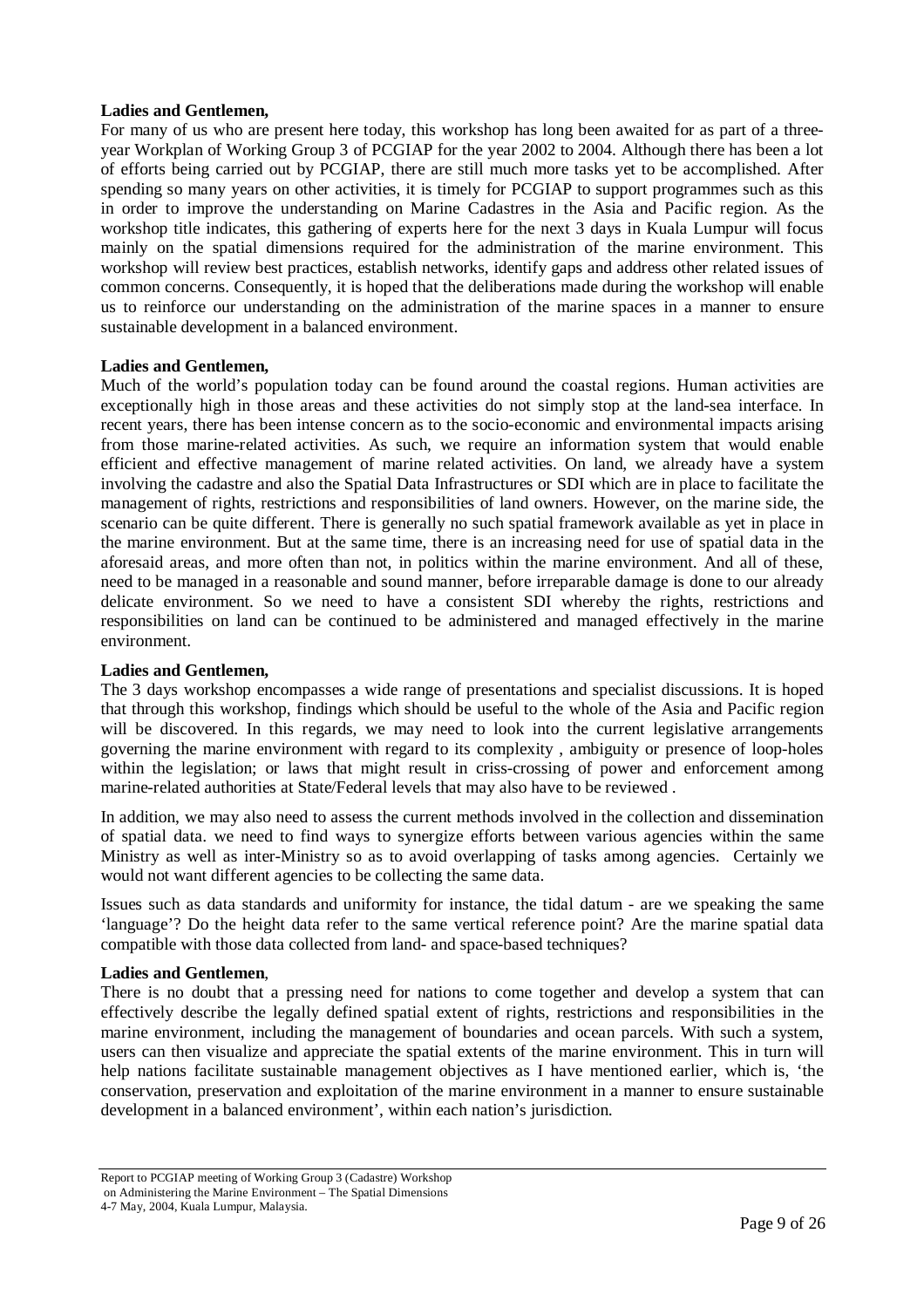#### **Ladies and Gentlemen,**

The success of any workshop requires the efforts of many. I would like to extend my most sincere thanks and appreciation to all concerned, whose professional and personal efforts have been expended in the preparation and execution of this workshop. I extend my heartfelt gratitude to PCGIAP and all participating countries present here today for making it possible. On a personal note, my thanks and appreciation to Professor Ian Williamson and his Marine Cadastre Research Group at the Department of Geomatics, University of Melbourne. Also to all members of the Organising Committee who worked long hours in fact months , prior to this workshop. To them, Jutaan Terima Kasih.

Finally, on behalf of the Organising Committee, I would like to extend our gratitude and appreciation to The Honourable Deputy Minister of Natural Resources and Environment, Mr. S. Sothinathan for his support and keen interest by his presence with us here this morning. It is only with a clear vision and strong support from Governments that all participating countries could achieve success in future collaboration. If this could be realized, then indeed, an example of a regional unity in reality will only be a matter of time.

Finally, I would like to wish you every success in your deliberations and hope you will find time to interact positively with one another, sharing valuable experiences and not forgetting to experience what Malaysia has to offer before your departure.

Thank you.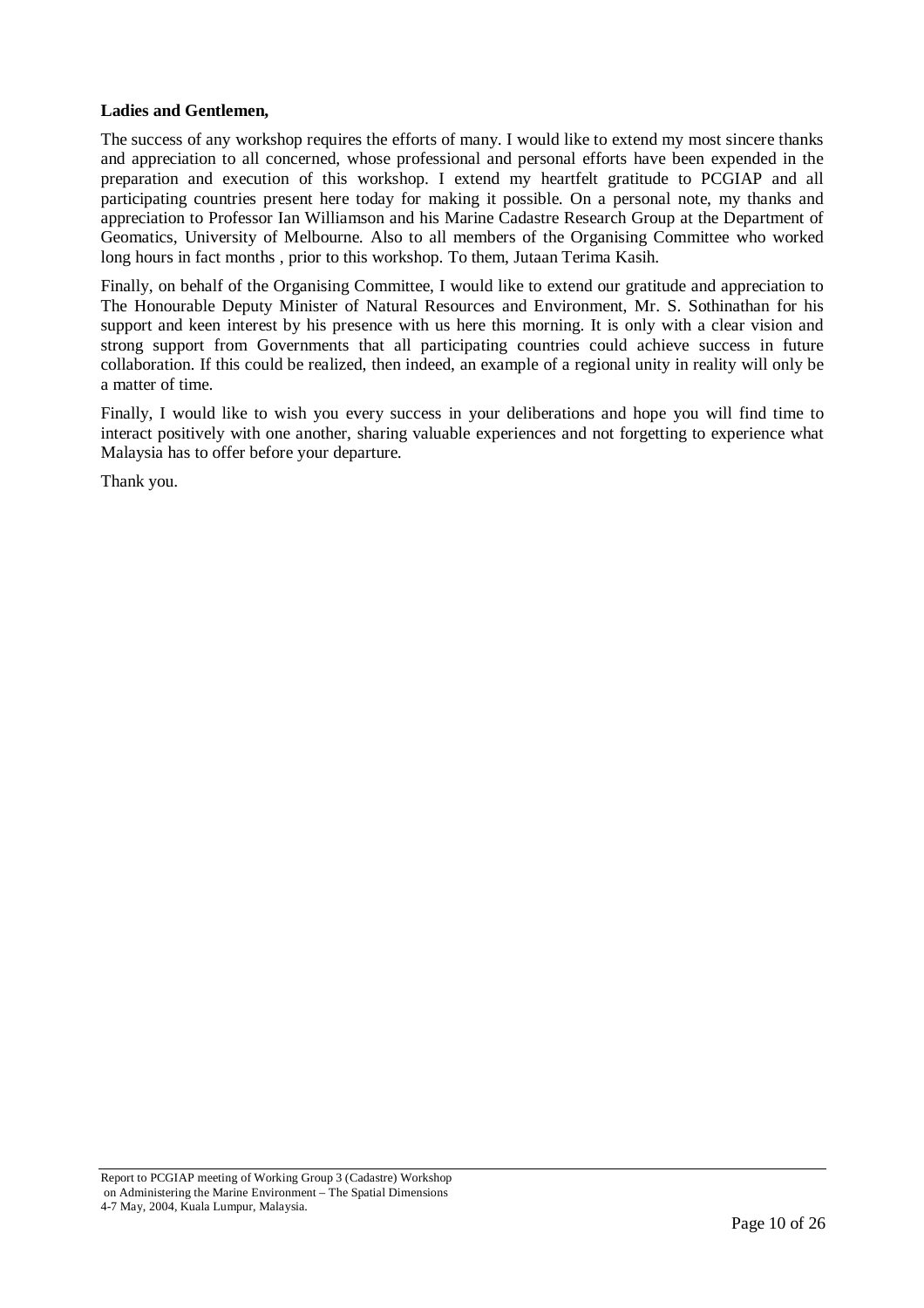**Opening Speech** *by*  **The Honourable Deputy Minister of Natural Resources and Environment, Malaysia Mr. S. Sothinathan**  *at* 

## **The International Workshop on Administering the Marine Environment - The Spatial Dimensions**

Hotel Renaissance, 5 May 2004

Yang Berhormat Encik Sazmi Bin Miah Parliamentary Secretary of Ministry of Natural Resources and Environment

Yang Berbahagia Dato' Dr. Isahak bin Yeop Mohd Shar Secretary General of Ministry of Natural Resources and Environment

Yang Berbahagia Dato' Suboh Bin Mohd Yasin First Deputy Secretary General of Ministry of Natural Resources and Environment

Yang Berbahagia Datuk Othman Bin Baba Second Deputy Secretary General of Ministry of Natural Resources and Environment

Yang Berbahagia Dato' Hamid Bin Ali Director General of Survey and Mapping

Professor Ian Williamson Chairman of Working Group 3 of the PCGIAP (Permanent Committee on GIS Infrastructure for Asia and the Pacific)

## **Distinguished Guests**

## **Ladies and Gentlemen,**

On behalf of The Honourable Minister of Natural Resources and Environment, it gives me great pleasure to be with you this morning in this wonderful occasion of the opening of the *International Workshop on Administering the Marine Environment - the Spatial Dimensions*. I would like to thank the organising committee for giving me the honour of delivering this welcoming address and to officiate the opening of this workshop. On behalf of the Government of Malaysia, I would also like to thank the PCGIAP (Permanent Committee on GIS Infrastructure for Asia and the Pacific) and in particular Working Group 3, for giving Malaysia the opportunity to host this important international event.

The choice of Malaysia as the host is indeed very appropriate and timely especially with the introduction of restructured ministries to streamline the function of the newly re-elected government. The newly created Ministry of Natural Resources and Environment, which I am responsible for, comprises of departments that deal with the management of natural resources and the environment. The scope of responsibilities that comes within this ministry would naturally include the administration of marine resources. The Ministry is well positioned to address land related matters with ease; however, matters that concern the seas are relatively new to the Ministry and will require expert's knowledge and experience that can be found in this room.

## **Ladies and gentlemen**,

Assessment, administration and management of the marine require information about the boundaries and rights, restrictions and responsibilities in the marine environment. Although it is a relatively new field, its objective has certain similarities to the land cadastre, for example, to determine limitation of boundaries and rights of one's parcel. In the context of the seas, the administration of the marine environment clearly requires more comprehensive information, to cater for the complexities in the said area.

Report to PCGIAP meeting of Working Group 3 (Cadastre) Workshop on Administering the Marine Environment – The Spatial Dimensions 4-7 May, 2004, Kuala Lumpur, Malaysia.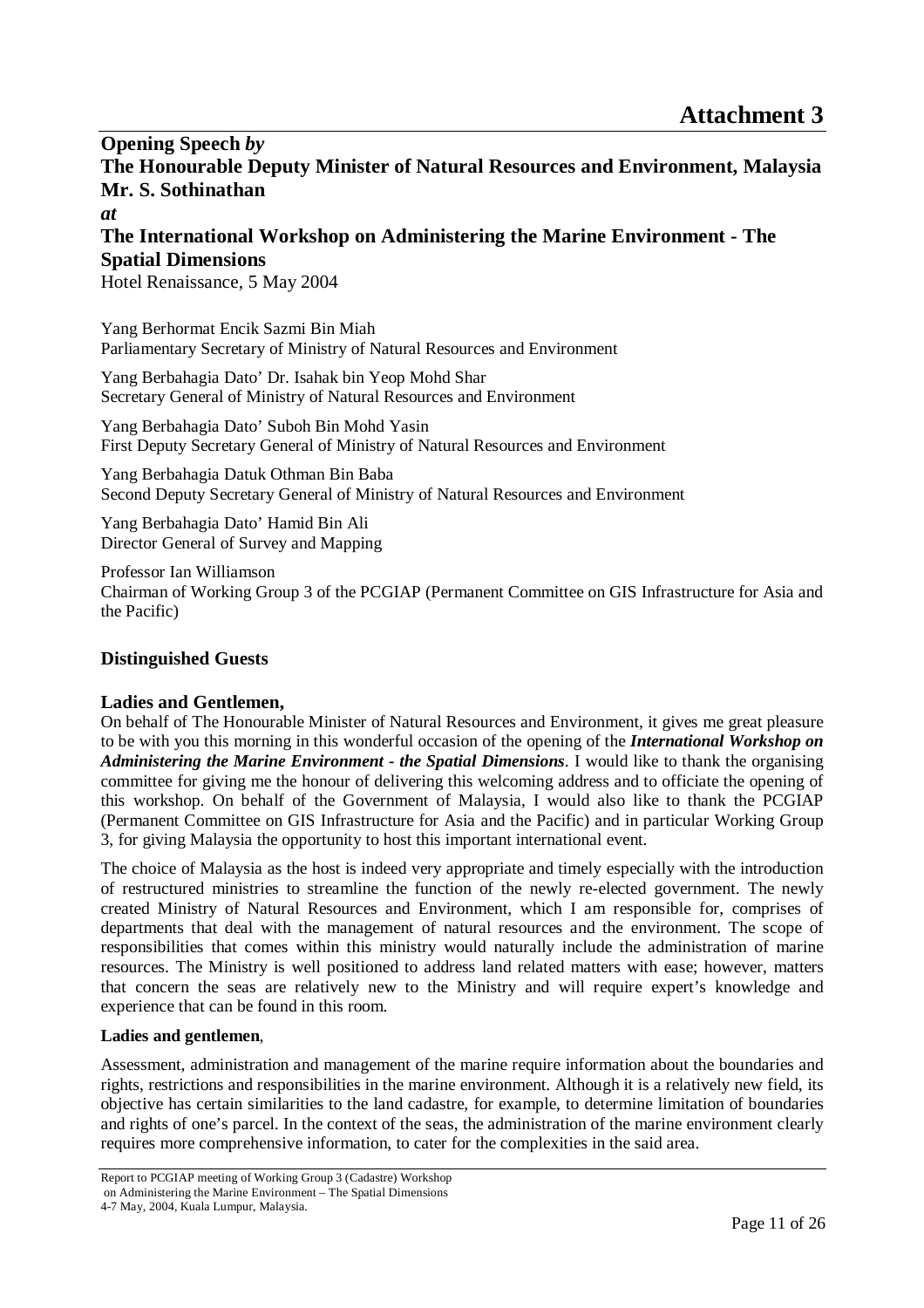It is vital to understand the different challenges encountered in the marine environment to appreciate the complexity of marine cadastre. Most of us can comprehend land-based cadastre since it is conveniently supported by physical placement of marks to indicate limit of boundaries and interests. On the other hand, the ocean is unable to offer such physical delimitation. The situation is further complicated by the ever-changing dynamics of the seas and oceans. However modern and sophisticated land based management system and infrastructur, can be extended to provide solutions towards addressing the complexities of the marine related problems.

On land, the geometric and attribute description of land parcels are recorded in information system and have matured into Spatial Data Infrastructure (SDI). Such SDI is built to offer efficient services and information to organisations involved in land planning, development and many others. Many nations have invested a lot of time and money in setting up their SDI on land, in spite of the fact that 70 percent of the earth's crust is covered by the seas and oceans. The remaining 30 percent of the land has become overpopulated and consequently marine resources are now being recognised as potential source for food, raw materials, energy and even conversion into dry land. Therefore, it is imperative that a good SDI related to marine administration needs to be set up to manage such diverse resources. It should be able to manage challenges such as overlapping issuance of rights over spatially identical location by different authorities.

#### **Ladies and Gentlemen,**

I understand that many countries in the Asia Pacific region have developed their SDIs. Nevertheless, the majority of them are focused on land-based requirements that are bordered by the coastline. As we all already know, the land does not just stop at the water's edge. It extends seawards from the coastal shelf to the Exclusive Economic Zone (EEZ) and beyond. As such and in this respect, the current SDI of most countries including Malaysia needs to be more comprehensive so as to assist and improve the administration of the marine space for the enjoyment of current and future generations. By this, I mean, the SDI should also be extended to cover the needs of the marine environment.

The development of a comprehensive SDI that continues from the land to the seas is crucial for sustainable development, particularly in the coastal zone. Most countries in the region have at one time or another, dealt with complex marine administrative issues such as fish farming, aquaculture, marine transportation and tourism, indigenous fishing rights and native titles, seabed mining, marine park, pollution, waste disposal, reclamation, easement for cables and pipes and heritage sites of ship wrecks and so on. All these activities require a common spatial framework in order to administer the associated rights, restrictions and responsibilities. As such, I do hope that the initiatives made by PCGIAP through its Working Group 3 would yield a common standard guideline on the establishment and development of marine SDI that could be adopted by member countries.

#### **Ladies and Gentlemen,**

At the end of last year, Malaysia played host to a very important international forum at the ministerial level that dealt with and touched on matters relevant to the marine issues that we are talking about today. The ministerial forum concluded with recommendations and one of which is to further examine and share national case studies in developing national coastal and marine policies. In line with the recommendations made, it is thus appropriate for this workshop to deliberate on case studies and research that have been conducted by member countries. As I understand the program, the workshop will have a time allocated for experts' presentations on their research findings that would be in support of the ministerial recommendations.

## **Ladies and gentlemen,**

Due to the rapid development of the marine environment within the region, such as oil and gas explorations and exploitation in the EEZ, offshore fishing industry, shipping etc., it is inevitable that we should also deal with territorial boundaries. All countries share some form of common boundaries either on land or sea with other country or countries. The exploitation of marine resources in the vicinity of the territorial boundary areas may affect neighbouring waters, for example oil spill and waste discharge could pollute those areas. Therefore there is a need to adhere to International Conventions especially

Report to PCGIAP meeting of Working Group 3 (Cadastre) Workshop on Administering the Marine Environment – The Spatial Dimensions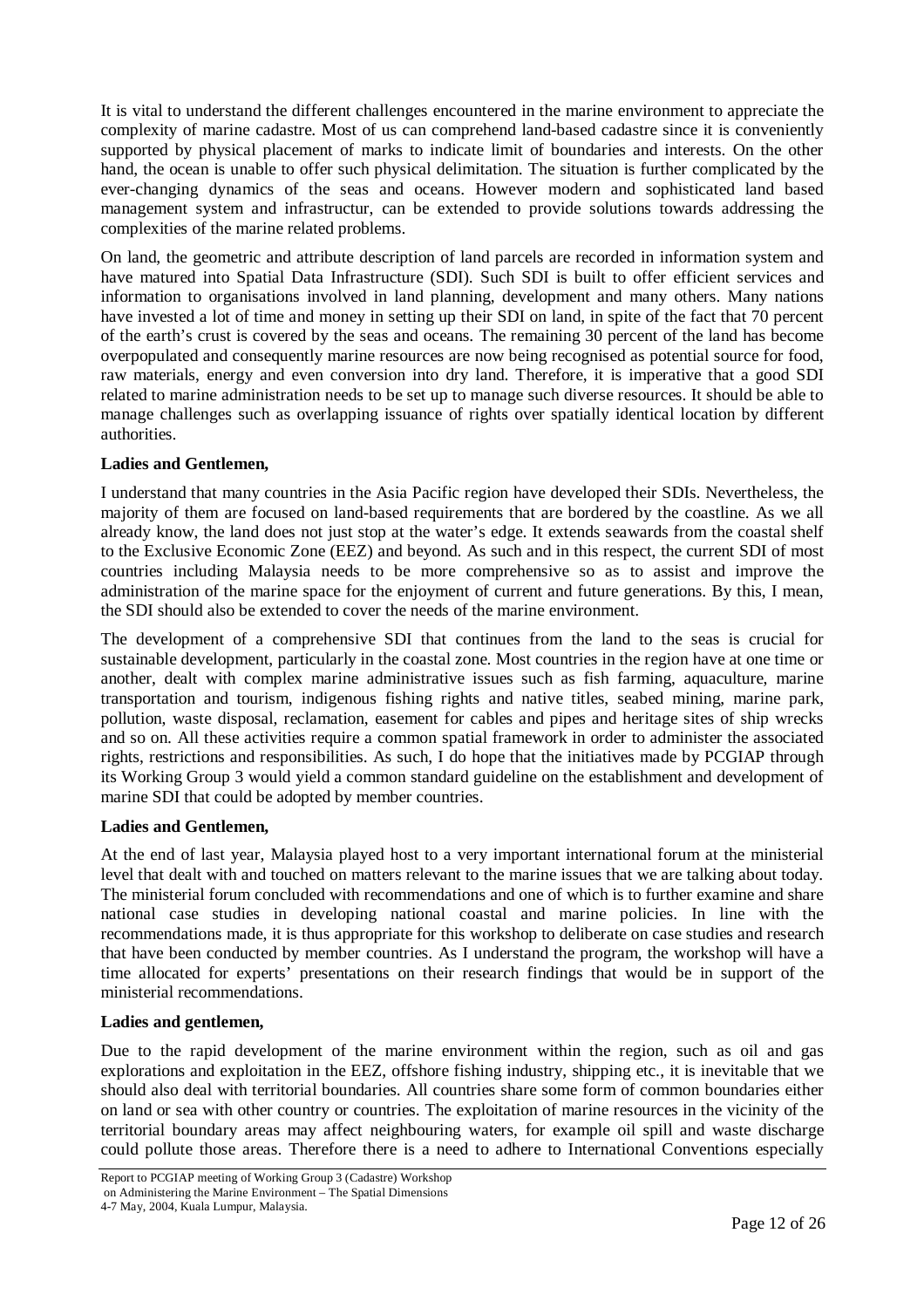when administrating these areas. Examples of global catastrophic incidents further signify the importance of marine information sharing in order to be equipped to contain the devastation to both the environment and the marine life. These mishaps in the seas underscore the need for more stringent legislations on the administration of the marine environment.

#### **Ladies and Gentlemen,**

I trust this forum will consider the various issues of marine SDI and the establishment of necessary administrative and infrastructural framework to manage the marine resources in a sustainable manner. I understand that the objectives of this workshop are to identify problems in the marine environment and to formulate ways and means to overcome them with the aid of a comprehensive SDI that incorporates the spatial dimension as a key component. I hope that the identification of those problems and the ensuing solutions could be expediently conducted with the contribution of the experts and participants, and the results from this workshop will serve as a guiding standard to all countries in this region. The good effort of this committee should be maintained to bring about more cooperation and the sharing of vital information between countries within the Asia Pacific region. I sincerely hope that you would be successful in your endeavour.

#### **Ladies and Gentlemen,**

I wish that during the sessions, the flow of information will be a two-way communication, with plenty of questions from the floor as well as active discussions between speakers and participants. It is also my wish that the discussions will not be just confined to the formal sessions here in this beautiful hall but will also continue informally during tea-breaks, during meals and even as we relax in the evening or perhaps while enjoying the tropical sunset that KL has to offer.

#### **Ladies and Gentlemen,**

Finally, I would like to record my utmost appreciation to Working Group 3 of the PCGIAP for choosing Malaysia as the venue of this workshop and to the Department of Surveying and Mapping Malaysia as well as the University of Melbourne, Australia, for organising this workshop. I would also like to thank all those who have contributed in one way or another, to its success. Most important of all, I would like to thank all local and foreign participants, for your support and effort in making this workshop a reality.

On this note, Ladies and Gentlemen, I now declare the International Workshop on Administering the Marine Environment - the Spatial Dimensions officially opened.

Thank you.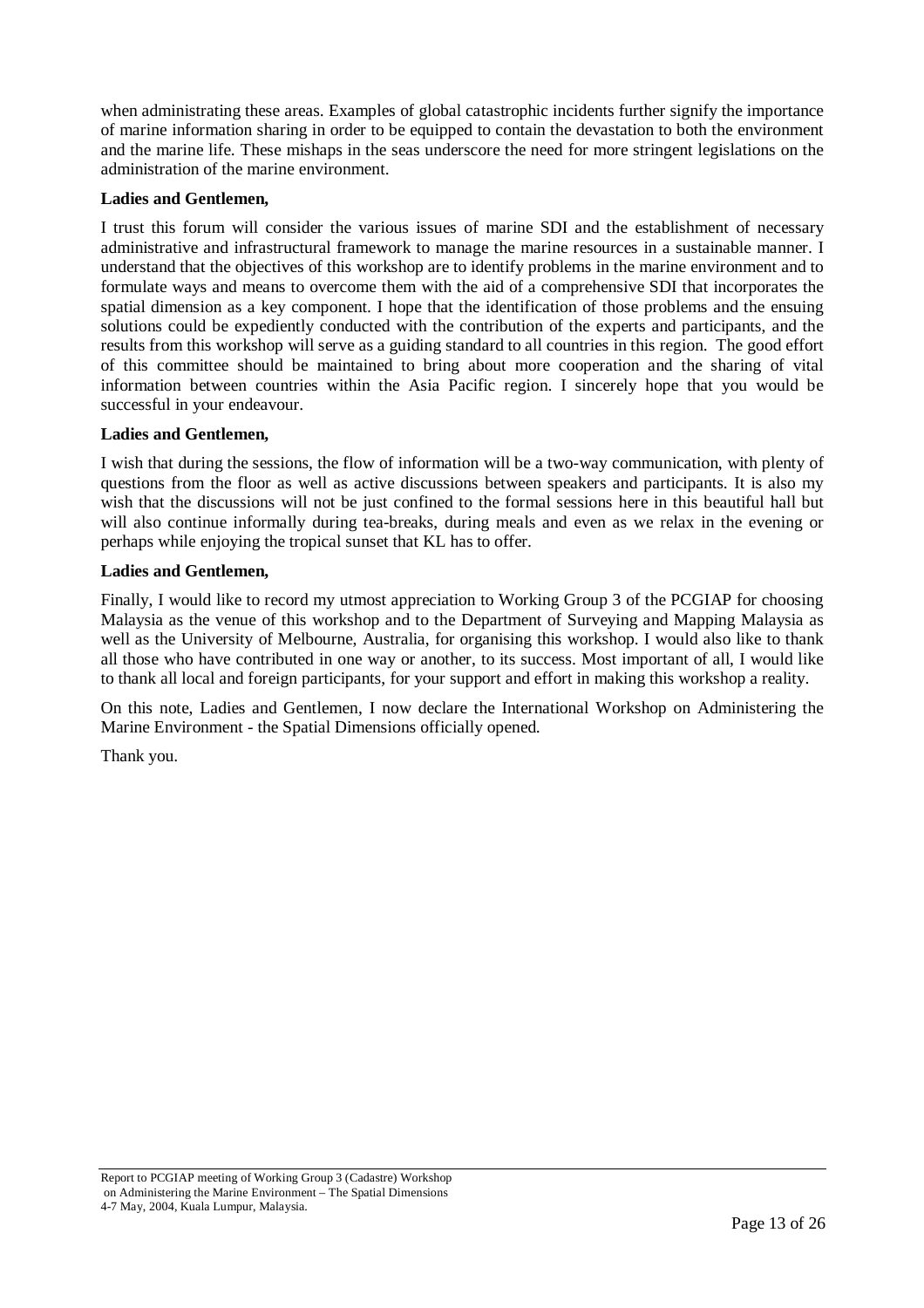Workshop On Administering the Marine Environment – The Spatial Dimension *May 4 - 7, 2004 Kuala Lumpur, MALAYSIA* 

## **Breakout Sessions**

Delegates will break out into three Working Groups to discuss the three objectives of the Workshop. Each Working Group will be led by a Chair, Vice Chair and a Rapporteur. The results from each working group will be presented, discussed and agreed upon in the Open Forum and Plenary Session. Each Working Group will present the results at their discussions in a PowerPoint presentation and will prepare a written summary suitable for inclusion in the final report at the workshop.

## **Working Group 1 – Issues in Administering the Marine Environment**

The objective of this working group is to identify and prepare a summary of the issues and challenges in administering the marine environment presented and discussed at the workshop. Invited keynote presentations and reports, and individual country reports will provide the basis for this working group. In order to facilitate the discussions, the following areas can be used as a guide to classify the issues:

- Environmental
- Economic
- Social
- Technical
- Spatial Data

## **Working Group 2 – Definition of Marine SDI and Marine Cadastre**

The objective of this working group is to discuss and prepare a proposed working definition and term for the Marine SDI/Marine Cadastre for administering the marine environment. An agreed definition can then be used as a common starting point for the development of marine SDI/ marine cadastre by individual countries and organizations. The working group will determine whether one or two definitions are necessary. For example is a marine cadastre different from a marine SDI?

The following published definitions, along with others identified within the course of the workshop, can be used as a guide to facilitate the discussion:

## *Definition from Australia (The University of Melbourne, 2002):*

Report to PCGIAP meeting of Working Group 3 (Cadastre) Workshop on Administering the Marine Environment – The Spatial Dimensions 4-7 May, 2004, Kuala Lumpur, Malaysia.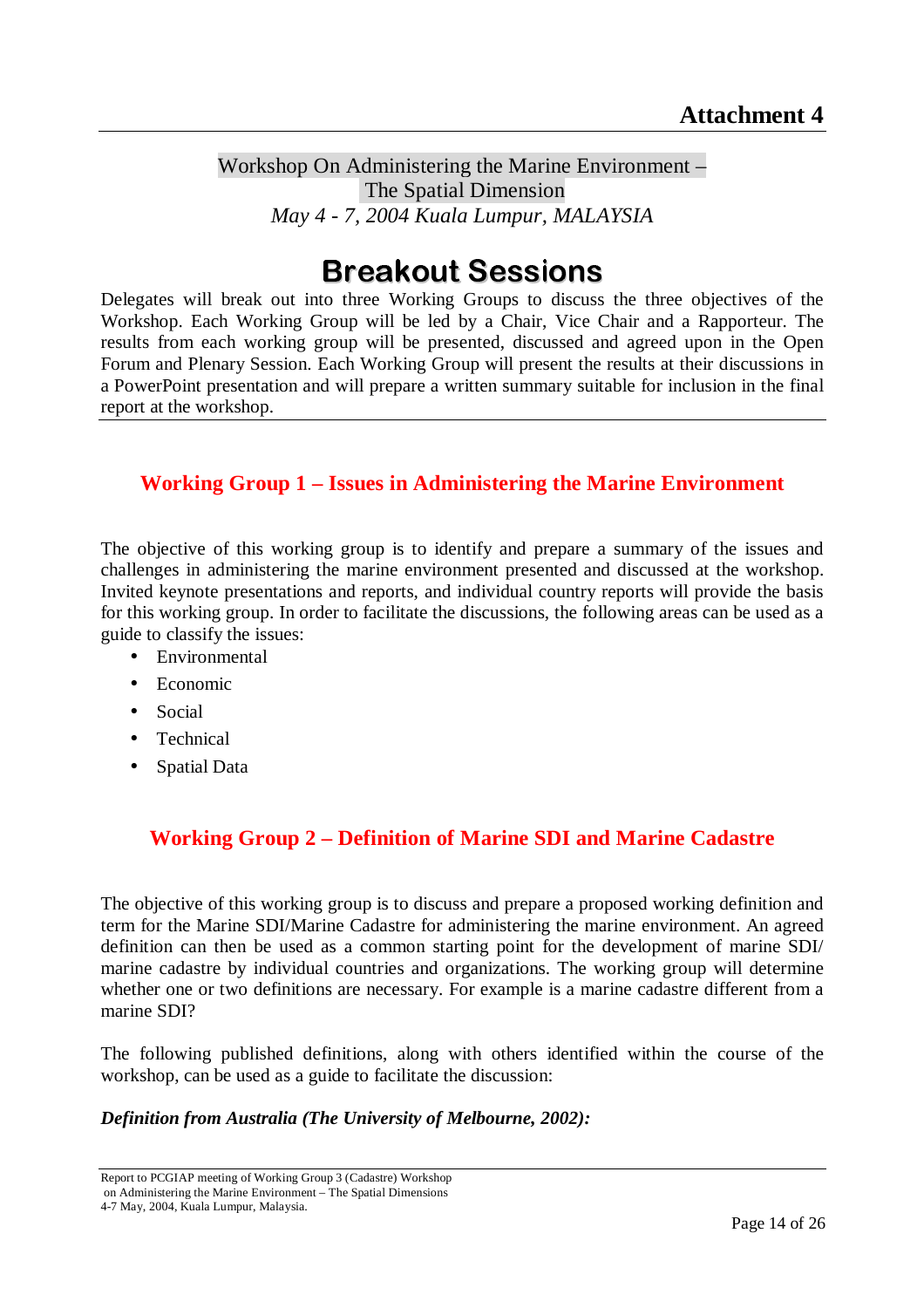Marine SDI/cadastre is a spatial boundary management tool which describes, visualises and realises legally defined boundaries and associated rights, restrictions and responsibilities in the marine environment, allowing them to be more effectively assessed, administered and managed.

## *Definition from Canada (University of New Brunswick, 2000):*

Marine cadastre is a marine information system, encompassing both the nature and spatial extent of interests and property rights, with respect to ownership and various rights and responsibilities in the marine jurisdiction.

#### *Definition from New Zealand (Robertson, Benwell, and Hoogsteden, 1999):*

A marine cadastre is a system to enable the boundaries of maritime rights and interests to be recorded, spatially managed and physically defined in relationship to the boundaries of other neighbouring or underlying rights and interests. (Robertson et al, 1999).

## **Working Group 3 – Administration of Marine Rights, Restrictions and Responsibilities (RRR)**

The objectives of this working group are firstly to document the influencing factors and current methods used in administering marine rights, restrictions and responsibilities including aspects such as registration of marine interests and management functions. Secondly the working group will determine the basic principles required for the administration of marine RRR. Invited keynote presentations and reports, and individual country reports will provide the basis for this working group. In order to facilitate the discussions, the following areas can be used as a guide to classify the issues:

- Coastal Zone
- Territorial Sea
- **Exclusive Economic Zone**
- Overall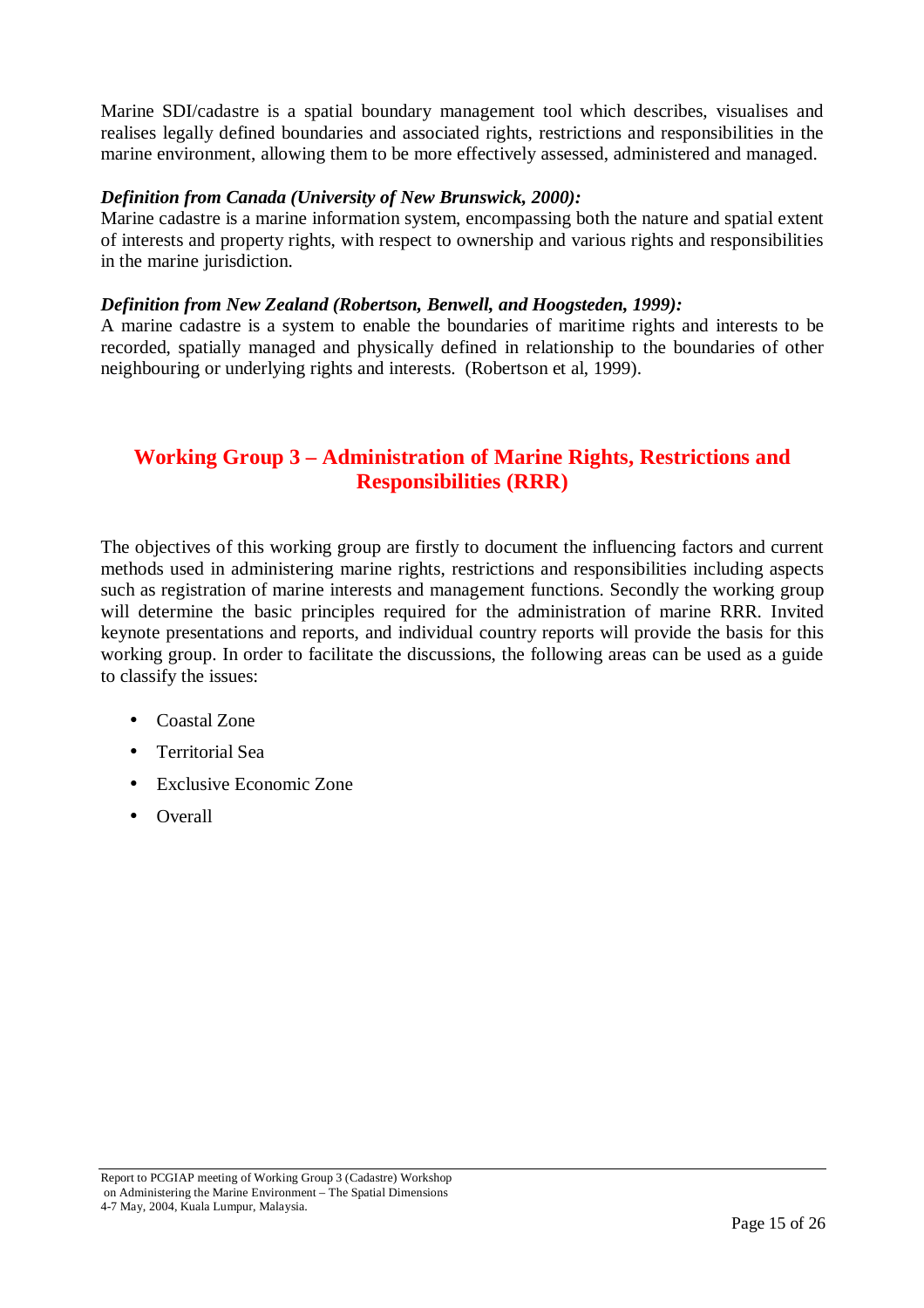## **Working Group 1 Issues in Administering the Marine Environment**

## **The context**

Marine and coastal spaces are complex environments, subject to multiple and often conflicting pressures and demands. All nations aspire to economic development and, for most states, the marine environment contains a multitude of actual and potential resources. Exploitation of these resources in the interests of national advancement is a legitimate and natural aspiration. This is especially true of less-developed countries. It may be noted also that traditionally, the world's oceans are seen as a common good, and part of the global heritage of all humanity, including by countries without a coastal zone.

The marine environment also contains complex and crucial ecosystems and habitats. Coastal and continental shelf waters, especially, are vital breeding grounds for many fish and other species, including those exploited for human consumption. Conserving and protecting these environmental resources are other priorities for marine stewardship, particularly within the prevailing ethos of sustainable development, so that present use of environments and resources does not prejudice or preclude access by future generations.

Finally, marine and coastal environments pose threats to many nations, due to the dynamic nature of many marine processes. These threats are exacerbated by the prospect of global climate change and consequent sea-level rise.

Managing the marine environment and balancing the many potentially conflicting demands on ocean spaces while protecting societies against undue risk, requires actions and policies from local to international levels. These policies must be sustainable, holistic and, above all, informed. Much of the required information has an inherent spatial dimension, which offers both potential and challenges for proper synthesis, analysis and management.

Achieving this desired holistic management of marine territories, and the information needed to guide the process, requires issues to be addressed in several sectors.

## **Socio-Economic and Policy Issues**

Pressures on marine spaces take place at **multiple scales**, both horizontally (geographically, from the global to the regional, national and sub-national /local levels) and vertically (multiple pressures, operating over various spatial and temporal resolutions, all acting within the same geographic territory). Ocean management requires policies that can take account of these realities but, to date, the majority of our political, corporate and executive structures and frameworks are ill-suited to cater for these complex demands. We therefore require **mechanisms and structures for governance of marine territories** that are sufficiently flexible to allow integration of global and international objectives with those of local communities and interests.

At the international level, the seas and oceans have traditionally been seen as part of the global commons, available to all, and with rights of passage and exploitation limited only in comparatively near-shore areas and in other designated zones. This situation is changing rapidly, but our **capacity for managing resources within an international framework** is still rudimentary and evolving. Even where policies and approaches exist (e.g. the UNCLOS conventions), they may be more aspirational than real. **Ratification** and **enforcement** of policies and directions within the international sphere are issues and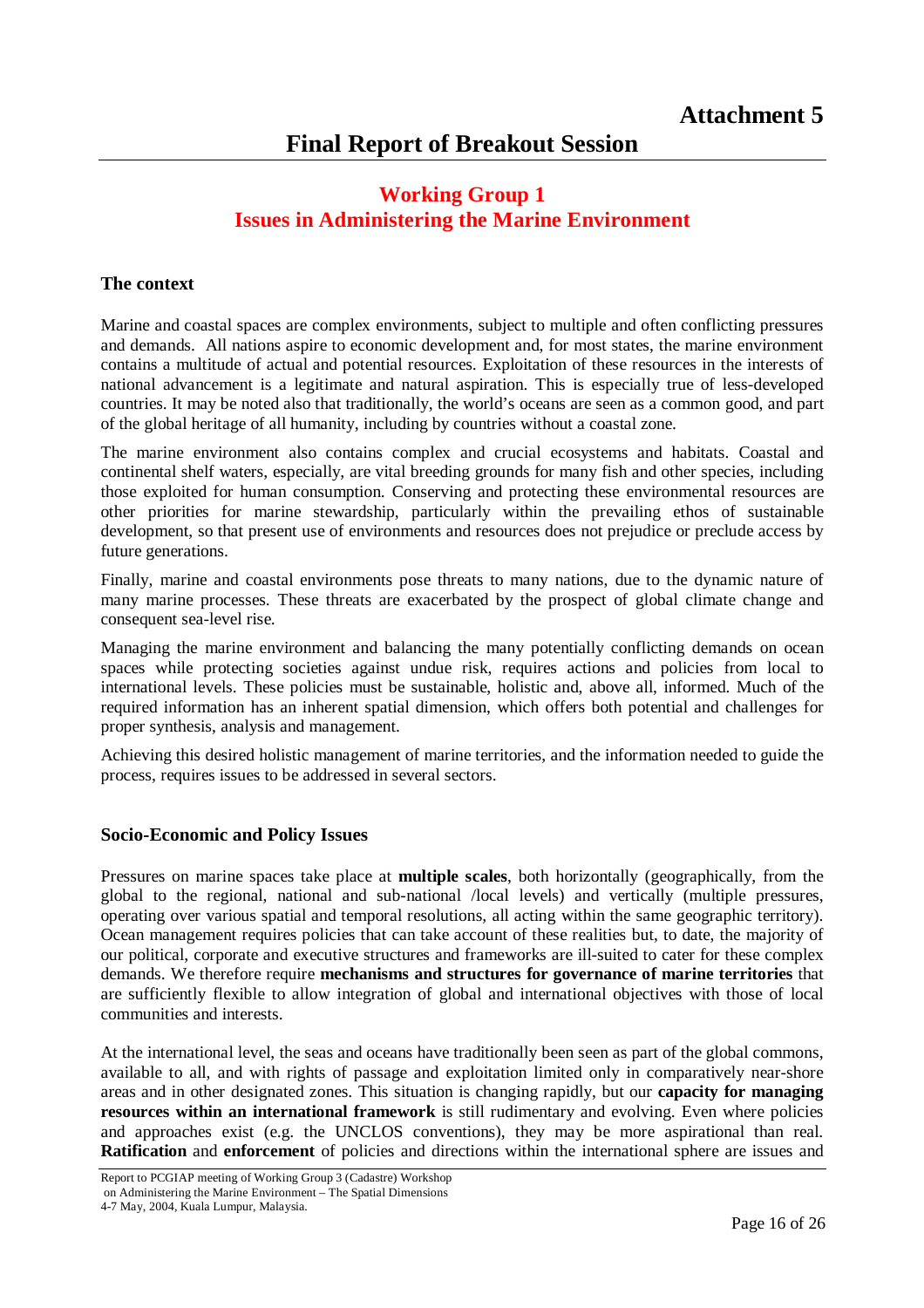weak points that need resolution. The **interests of smaller nations** should not be ignored or overruled by those of larger and more powerful (and often more distant) ones.

At national levels, one major issue that emerged from the group's discussions was the **frequent lack of clear mandates**, and division / allocation of obligations and responsibilities, within national governments, for managing marine resources. More usually, these responsibilities are fragmented and divided among multiple ministries and departments, and there is a common lack of integration or coordination between these different bodies.

In many parts of the world, and especially in the Asia-Pacific region, this need to engage multiple stakeholders, at multiple scales, must include **respect for the needs, aspirations and interests of indigenous peoples**. We noted that most management frameworks to date tend towards a "top-down" approach, where these local, indigenous peoples are often the passive recipients of policies, technologies and other instruments that have been formulated or derived elsewhere. Thus, a further important issue is the need for improved methods of two-way communication, and the inclusion of indigenous and other "local" communities of stakeholders in the administration of marine environments that affect them.

At all geographical and organizational scales, coastal zone management tends historically to be reactive, in response to perceived pressures or specific events, rather than prospective and anticipatory. A clear shift in focus towards **more forward-looking** and **longer-perspective management** frameworks is needed.

## **Technical Issues**

Spatial information technologies for managing coastal / marine information and offering decision support for policy makers or resource managers are now well established and have successfully diffused to most nations. However, while the technologies themselves are increasingly ubiquitous, the **knowledge required to use them appropriately and effectively is not**. There is a clear need in the Asia-Pacific region (and elsewhere) for continued **capacity-building, know-how transfer, education and training** in coastal/ marine geomatics to address this gap.

Even where both technologies and the knowledge to use them exist, obtaining data to fuel them poses major challenges. This may be divided into a number of sub-problems and issues.

a) In many marine and coastal areas, required **data simply may not exist**. There are still many areas where even the most basic reconnaissance surveys have not yet been undertaken. Elsewhere, some data may exist, but may be in incompatible formats, may be severely out-of-date, or may be incomplete. The **costs of ocean survey** and data capture are widely seen as critical issues that restrict the ability of many nations, especially the poorer ones in the region, from effective analysis and management of their marine territories. Since many of the data concerned are required for navigation or other requirements that transcend national interests, greater collaboration at these broader geographic scales is required.

b) Where data do occur, **gaining access** to these may be problematic. In some cases the difficulty may simply be that of discovering what data exist, what their quality and defining characteristics may be, and who holds them. Metadata catalogues, especially where these conform to recognized standards, may assist in overcoming these problems. In other cases, the problem may be one of gaining access to data through reasons of inter-organisational fears and jealousies, and the **lack of a culture of data sharing**; in yet other cases, it may arise through government-imposed **restrictions on grounds of security** and (perceived or real) political sensitivity. Finally, geographic data (including marine data) are often seen as resources with commercial potential for trade and for the addition of value as information commodities. Reconciling these commercial uses of data (and the intellectual property rights and other restrictions they imply) with the use of the same data for the public goo, poses many challenges and issues that also may need to be overcome.

Report to PCGIAP meeting of Working Group 3 (Cadastre) Workshop on Administering the Marine Environment – The Spatial Dimensions 4-7 May, 2004, Kuala Lumpur, Malaysia.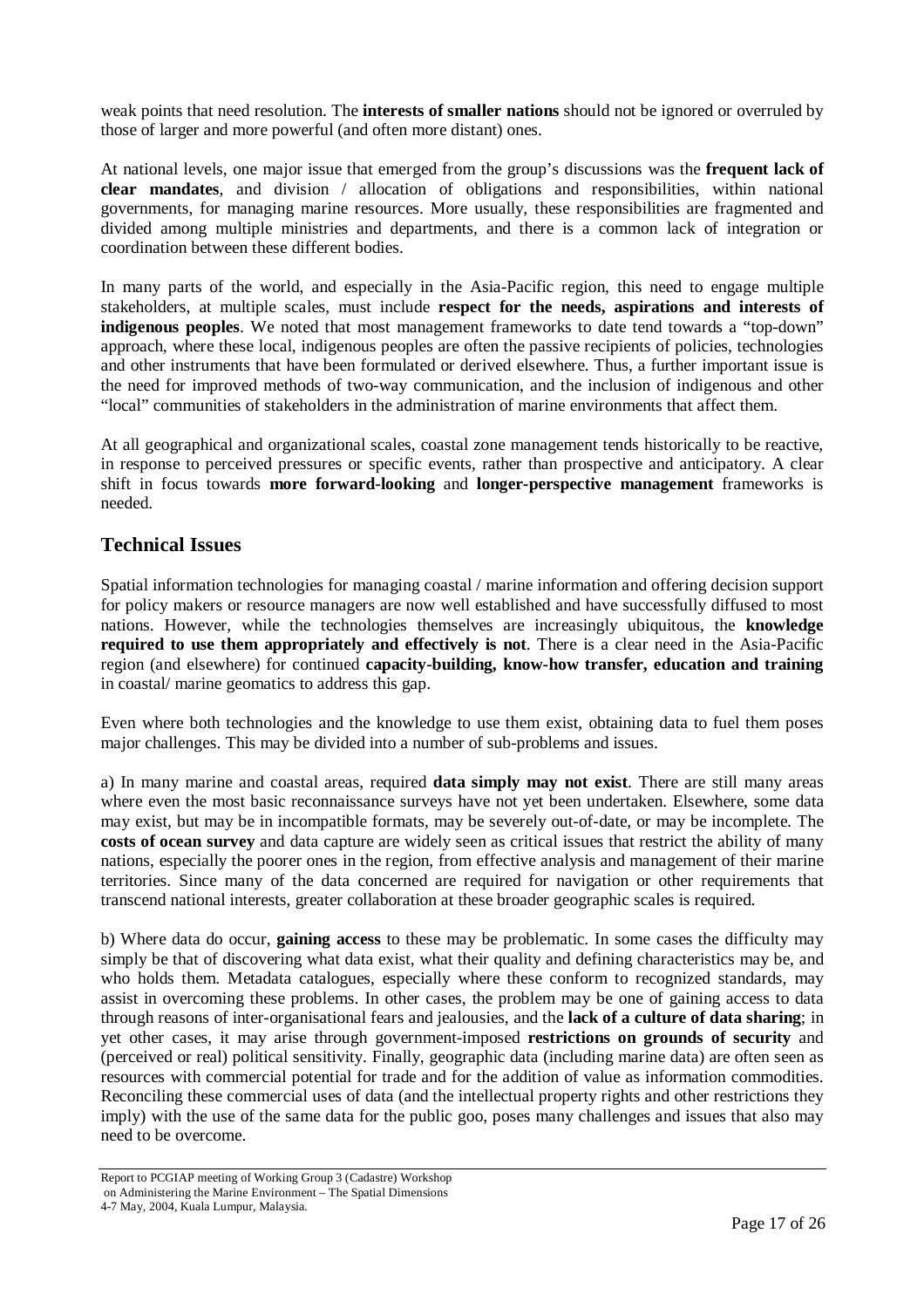c) Technical issues of **interoperability between technologies and between datasets**, as well as incompatability of data formats, coordinate systems, geodetic parameters and other aspects of data, pose further problems for data sharing and exchange. However these issues are being addressed, at least at the broader international scale, in many forums and initiatives, and the problem may often be more one of finding out what standards and guidelines exist for overcoming them, rather than the technical incompatibilities of data themselves. It is important that **marine data collectors and managers inform themselves of existing and emerging standards** for data capture, storage and exchange, and equally that they adhere to these standards.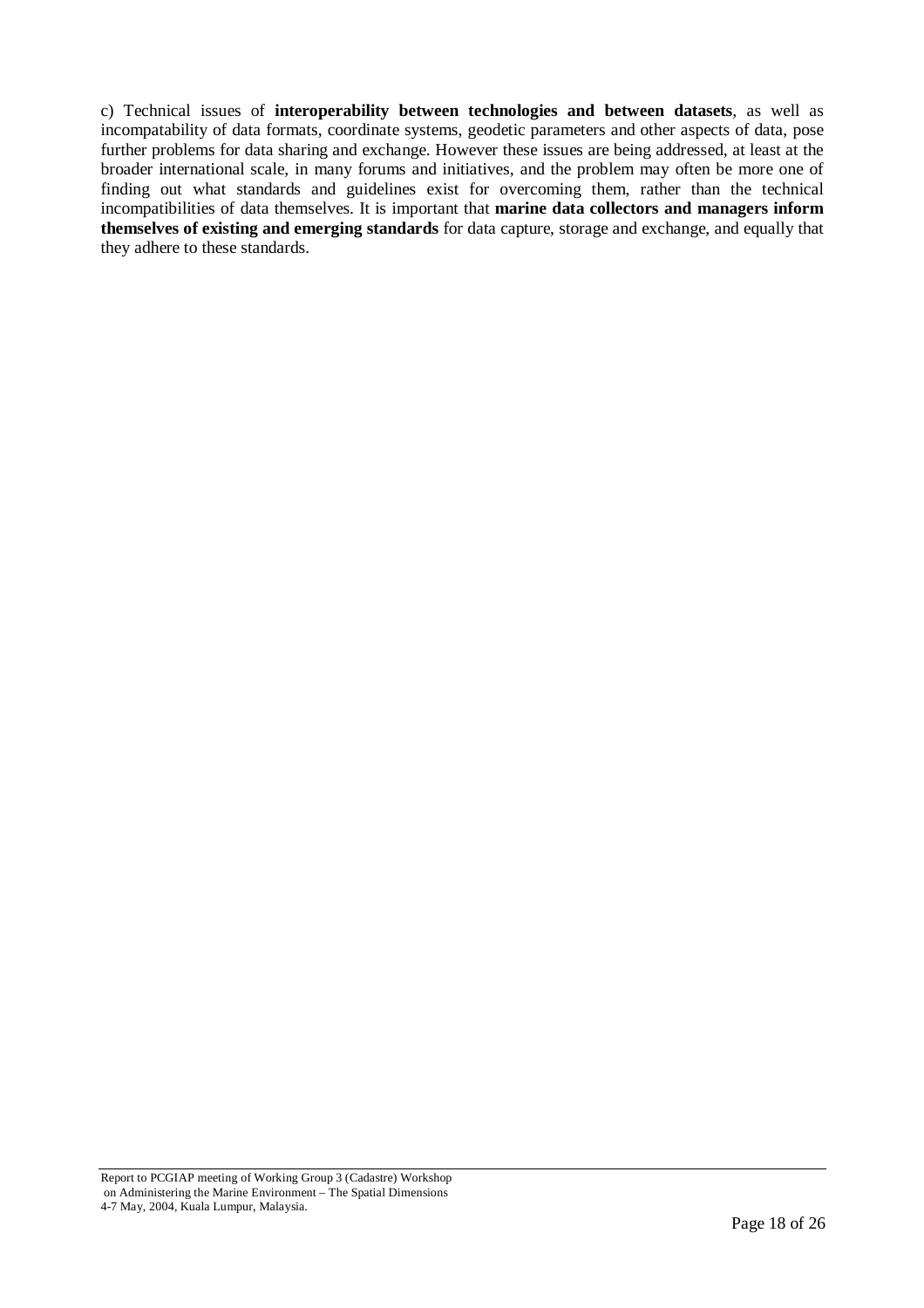## **Working Group 2 Definition of Marine SDI and Marine Cadastre**

As part of the main workshop objectives for day 2, Working Group 2 was formed and tasked with proposing at least one resolution relating to definitions of marine Spatial Data Infrastructure (SDI), and marine cadastre. It was suggested by the Chair, and accepted by the group, that known concepts regarding cadastre and SDI be first presented to the group as an initial reference point for the discussions. The ensuing deliberations produced the following points:

#### • **SDI and cadastre are different (i.e. they are not synonymous)**

An observation was made that in some instances the terms "cadastre" and "SDI" are being used interchangeably. The group agreed that it was important to stress the fact that these are two different concepts. It was also agreed that cadastre is one the components of SDI (i.e. cadastre is one of the many sub-systems of SDI).

#### • **SDI**

It was agreed that at any jurisdictional level, SDI facilitates access to, the management of, and the sharing of spatial data among stakeholders in both the marine and land environments. These functions of SDI are made possible by its various components that include (among other things):

- Data (e.g. cadastral, environmental, topography, bathymetry, place names etc.)<br>Metadata
- **Metadata**<br>**Metabases**
- Databases
- $\blacksquare$  Hardware and software
- Physical computer network infrastructures
- Institutional arrangements (e.g. laws, legislation, policies and procedures)<br>Standards (technical institutional administrative etc.)
- Standards (technical, institutional, administrative etc.)<br>People
- People

#### • **Marine SDI**

It was agreed in the group discussions that marine SDI is one component of a National SDI. The other is the terrestrial or land SDI.

## • **Cadastre**

The term cadastre is not universal across global jurisdictions, and therefore there is confusion among some groups as to its meaning. This is especially true with the term marine cadastre. However, among those familiar with the term as it is used in the land environment it represents a parcel-based system that supports the management and administration of interests, rights, responsibilities, and restrictions relating to land. It was also agreed that a cadastre consists of spatial and textual information that supports fiscal, legal, or multipurpose objectives.

#### **Marine Cadastre**

It was agreed that marine cadastre has the same components as the [landl-focused] cadastre. However, modeling the spatial extent (to which are attached rights, responsibilities and restrictions) must take into account the obvious nature of marine environment. In other words rights are most likely to be tied to volumes of marine space (3-D). When a temporal component is added, a 4-D spatial description becomes relevant. Also, while some marine boundaries can be defined to degrees of precision, other boundaries (e.g. in the coastal zone) are "fuzzy". Additionally is was considered that the term "parcel" might not be appropriate, or may be misleading in describing the marine spatial extent to which rights, responsibilities and restrictions are attached.

#### • **Proposed Resolutions**

Report to PCGIAP meeting of Working Group 3 (Cadastre) Workshop on Administering the Marine Environment – The Spatial Dimensions 4-7 May, 2004, Kuala Lumpur, Malaysia.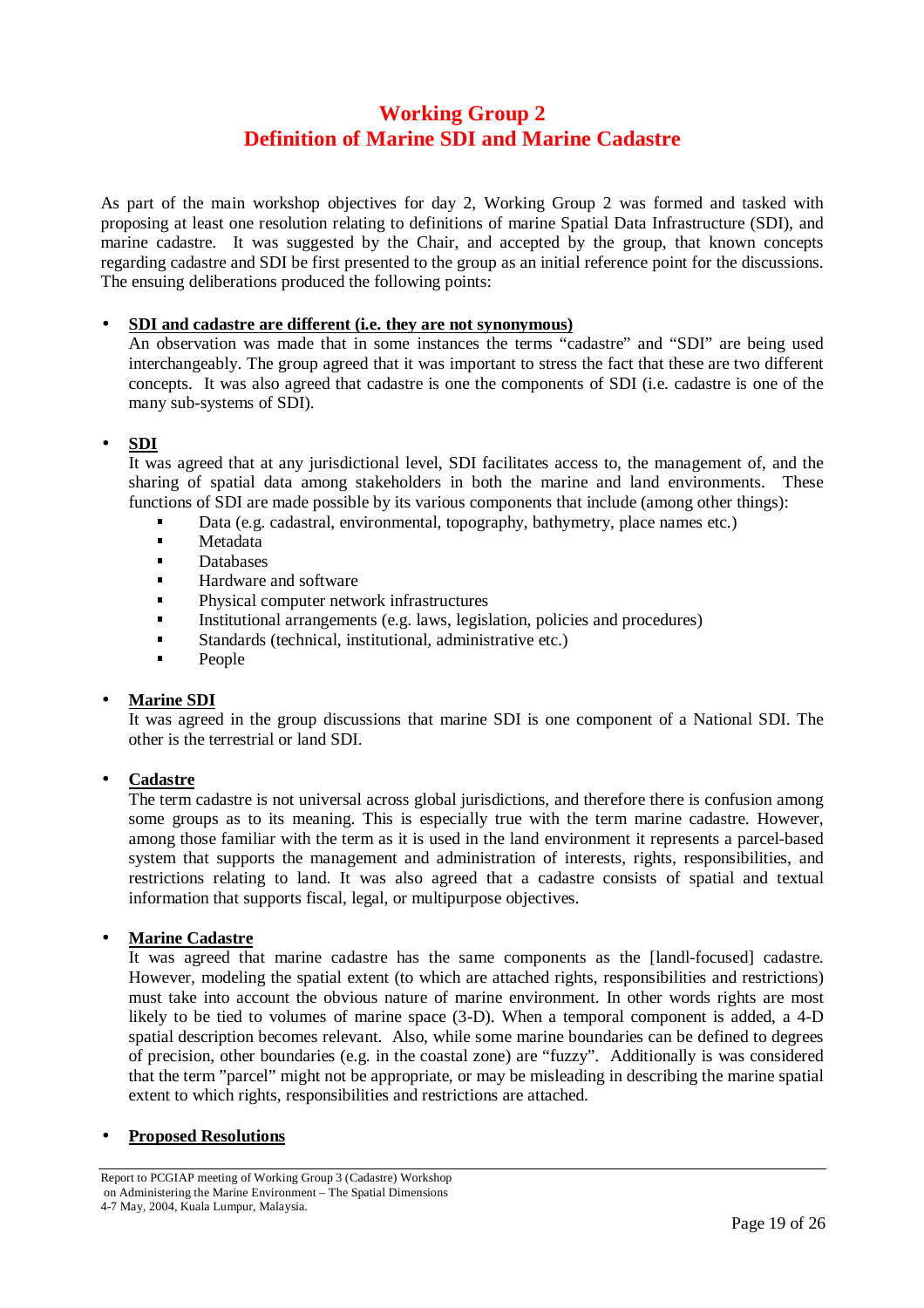It was made clear that Working Group 2 does not intend to redefine terms such as "cadastre" and "SDI". However, clarification of the meaning of these terms, especially with regard to the marine environment, is considered essential to promoting a standard understanding among the members of PCGIAP when these terms are used. With this in mind, Working Group 2 proposes the following definitions:

A marine SDI is one component of a National SDI. The other is the land SDI. A marine SDI facilitates **access** to, the **management** of, and the **sharing** of marine spatial data among stakeholders. These functions of a marine SDI are made possible by its various components that include (among other things):

- Data (e.g. cadastral, environmental, bathymetry, etc.)
- **Metadata**<br>**Metabases**
- **Databases**<br>**Information**
- Information systems
- Computer hardware and software
- Physical computer networks
- $\blacksquare$  Communication infrastructures
- Institutional arrangements (e.g. laws, legislation, policies and procedures)
- Standards (technical, institutional, administrative etc.)<br>
People
- People

A marine cadastre is one component of a marine SDI. It is a marine information system concerned with the management and administration of marine boundaries and their associated rights, responsibilities, and restrictions. The marine cadastre comprises the same components as a land cadastre. The spatial extent of marine space that is the focus of managed and administered rights, responsibilities, and restrictions is best conceived and modeled as a 3-D (volume) or 4-D entity.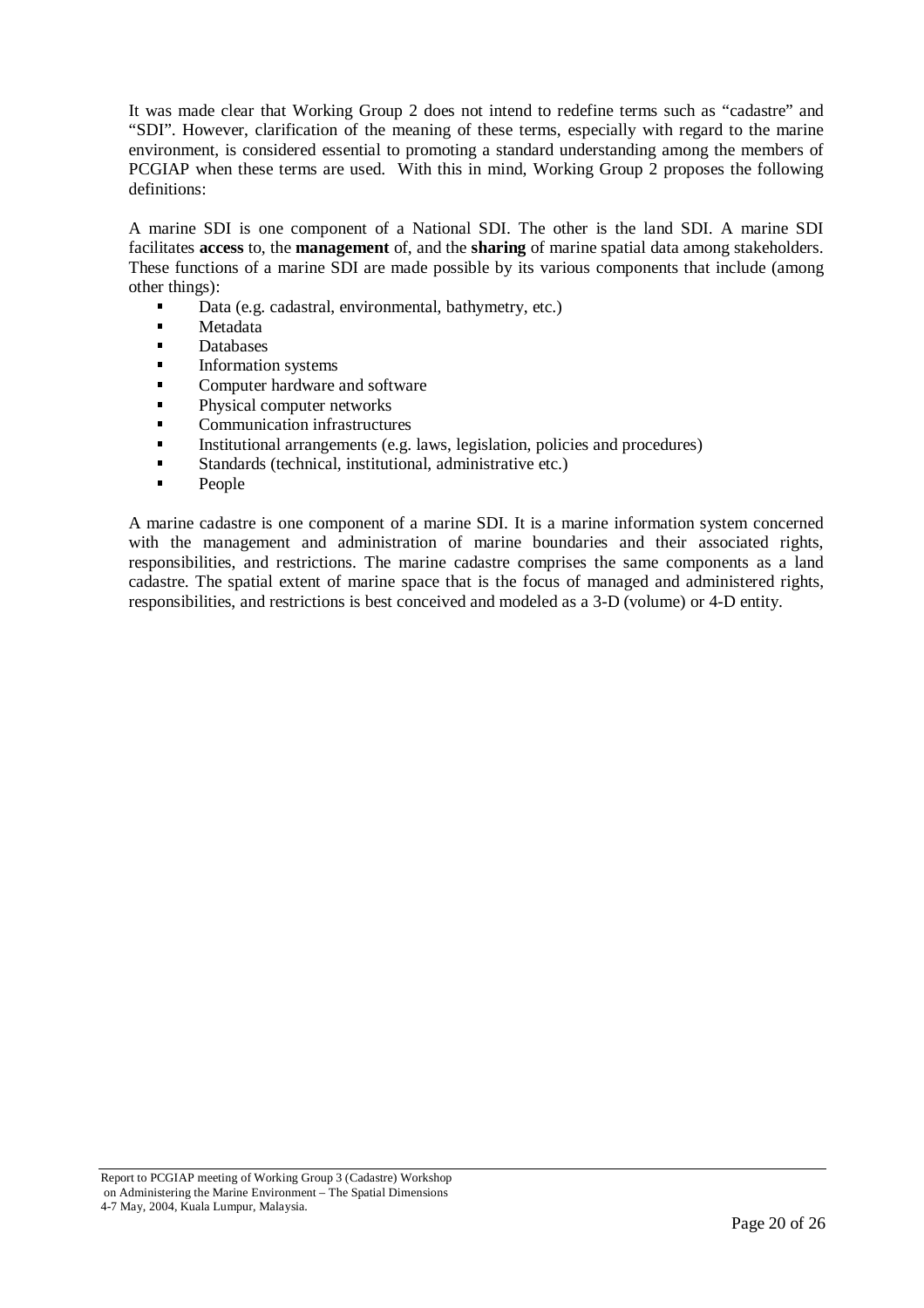## **Working Group 3 Administration of Marine Rights, Restrictions and Responsibilities (RRR)**

Without a clear statement of purposes, a marine SDI/cadastre is a homeless tool: governments will resist applying resources needed to build it unless they can be convinced that it supports essential functions.

Existing government imperatives include management and ordering of marine activities, small scale and large scale. Agencies need to create order for effective shipping, sustainable aquaculture, fishing and the mélange of marine activities. This pattern of administration shows the same pathologies for all countries in the region.

Existing administrative structures involve interaction between the spatial definitions of the SDI and the administrative component. Typical organized administration is a composite of –

- Government policy
- Implementation path Agency
- Authorization Legislation, executive orders and institutional budgets
- Individual licences, leases and arrangements including RRRs on an one-by-one basis
- Records of administrative decisions (registers) and their spatial application (SDI), including the jurisdiction or physical extent of the agency's powers and authorities.

Even in these agencies, existing administrators are equipped with inadequate tools. Some agencies are better off than others; typically oil and gas management is resourced legally, administratively, and well funded. Shipping administration is also relatively well off. However smaller scale activities are not well administered. Indeed, much marine encroachment and activity is not regulated at all. Environmental considerations are struggling for better implementation capacity.

Existing administration and management already uses spatial and administrative tools. For the better off agencies, these are well developed. For the less cohesively administered activities, spatial tools are neither well developed or capable of being used for all necessary functions. In cases where marine activities look like land based activities (marine housing, aquaculture, farming), land administration techniques spill over into the marine environment. Lack of an overall hierarchy of uses leads to conflicts between users and functions in an increasing number of situations, mostly involving disruption of boat and shipping lanes with semi-permanent structures and inability to police illegal activities (sand mining).

Marine administration would be assisted by clear spatial definitions of existing rights, restrictions and responsibilities and a comprehensive structure for managing these spatial definitions: a marine SDI. Focus on existing systems to develop a foundation SDI is useful because it rationalizes scarce government resources and potentially saves governments money by avoiding duplication of efforts and investment in obsolete or isolated systems. On the positive side, it potentially broadens the vision of existing administrations to include emerging technology and creates opportunities for sharing. The greatest advantage of understanding existing systems holistically is the improvement of our ability to convince governments to invest in SDI infrastructure.

Arguments and strategies for moving the SDI forward and improving the capacity for creation and use of multi-functional administrative and spatial infrastructures include –

- Compliance with International Conventions and standards, including UNCLOS, 1982.
- Better arrangements among diverse jurisdictions: local government, regional, provincial and national, then among nations.
- Intelligent building on administrative competencies and designs developed in the land environment.

Report to PCGIAP meeting of Working Group 3 (Cadastre) Workshop on Administering the Marine Environment – The Spatial Dimensions 4-7 May, 2004, Kuala Lumpur, Malaysia.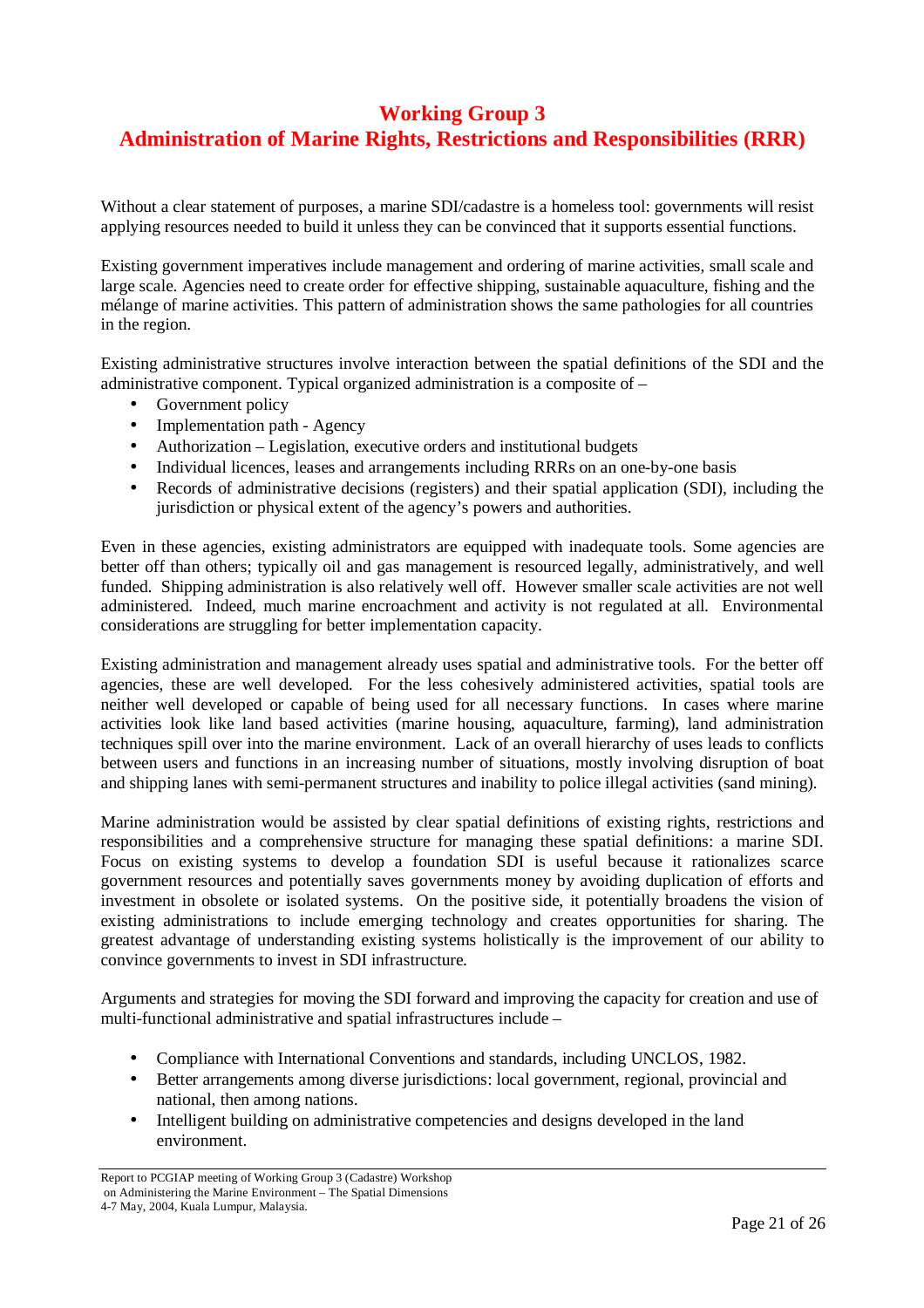- Much more information about slippage of land based systems into the marine environment: eg planning controls, taxation collection, land titles and parcels and assessment of their suitability (on first sight, they appear to be).
- Cooperation between marine based agencies, off-shore oil and gas agencies, shipping agencies, coast guard, etc
- More information about the failures to regulate, gaps in structures, and trouble cases.
- Identification of significant and high profile trouble cases: major marine development, illegal sand mining, fish and seaweed ponds in shipping and boat lanes.
- Information relating to loss of public and government resources to unregulated and illegal activities and pollution management.
- Improved capacity for administrative systems to develop sensitivity for informal marine uses and to protect sustainable human/marine relationships.
- More flexible representation of the marine context where natural objects and conditions are often more important than human and administrative interests.

Regional countries particularly in South East Asia experience particular demands on their administration: marine encroachment, environmental losses, spill over effects of marine activities beyond jurisdictional limits, high levels of unregulated activity, intensive informal marine uses, congested marine areas, intense scale hierarchical administrations, and use of land administration systems to fill regulatory gaps. These suggest greater urgency is needed to address the SDI and to develop the associated technical, legal and administrative skills.

Governments will resist establishment of a single comprehensive administrative structure for marine environment, and it is arguable whether this kind of arrangement is suitable. Meanwhile, capacity to share information between existing agencies and to comply with international standards in building an SDI demands effort.

A cooperative or steering arrangement, guided by international and national policy set at highest level and working with the existing agencies of international cooperation and local administrations can continue to develop an SDI vision and assist improving the appreciation of national governments of the need to resource this infrastructure.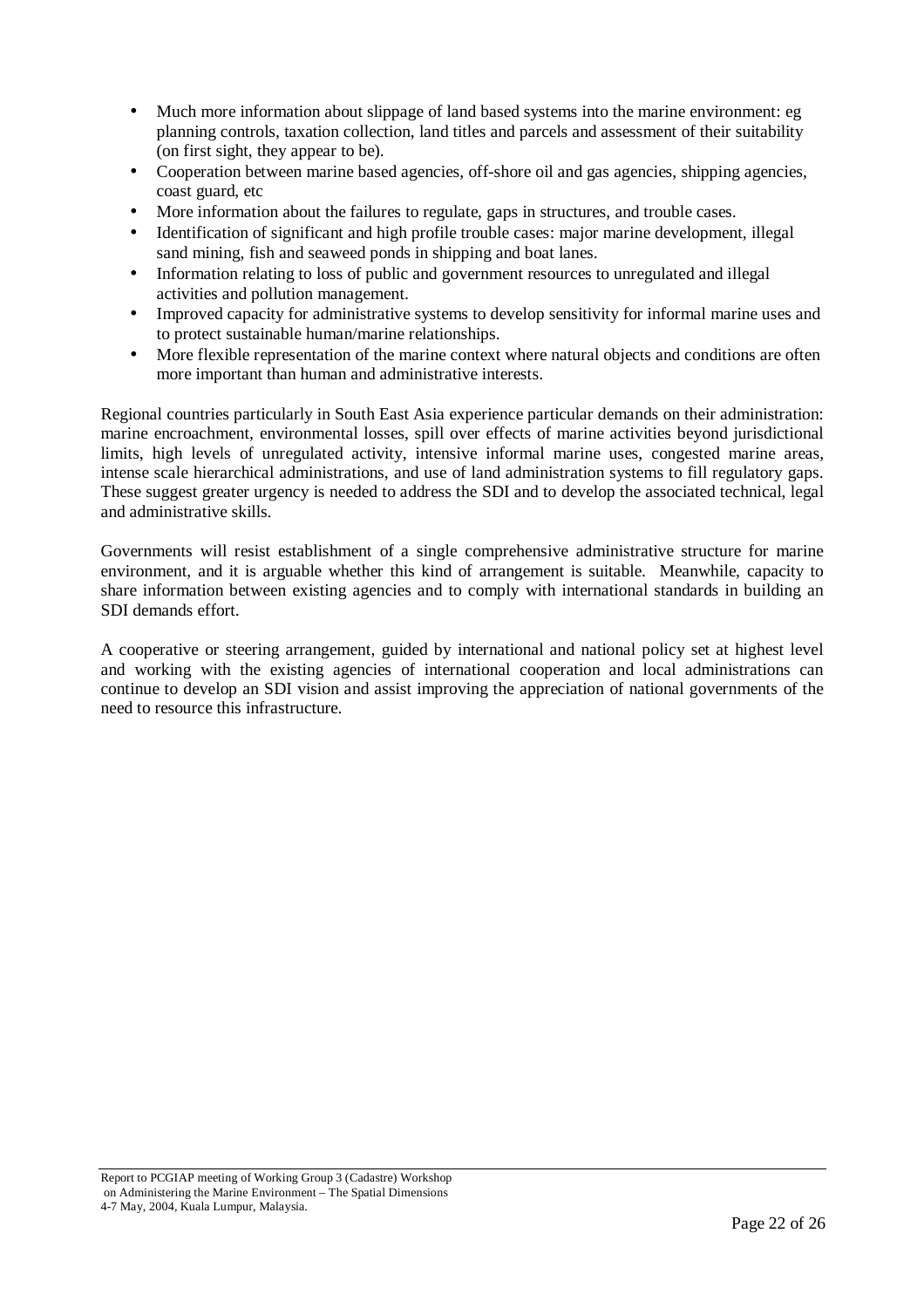## Workshop On Administering the Marine Environment – The Spatial Dimension *May 4 - 7, 2004 Kuala Lumpur, MALAYSIA*

## **RESOLUTIONS**  $R = 0$

## **RESOLUTION 1 – SPATIAL DIMENSION OF SDI**

*The Workshop* 

*Noting* that most countries within the Asia Pacific region have developed their own National Spatial Data Infrastructure (NSDI) initiatives to facilitate sustainable development,

*Recognising* the importance of sustainable development and the principles agreed by the International Conference on the Sustainable Development of the Seas of East Asia and the Ministerial Forum of the Sustainable Development of the Seas of East Asia (2003) under the GEF/UNDP/IMO Partnerships in Environmental Management for the Seas of East Asia (PEMSEA),

*Further noting* that the vast majority of NSDI initiatives are only related to the land environment,

*Recalling* that most countries in the region have an extensive marine jurisdiction and related administrative responsibilities,

*Further recalling* the essential international dimensions of many marine processes and activities,

*Acknowledging* that the marine environment and particularly the coastal zone are critically important for food production and sustainable development within each country,

*Recommends* that all countries in the Asia-Pacific region with an extensive marine jurisdiction and administrative responsibilities be encouraged to include a marine dimension in their NSDI as part of their obligation to meeting their responsibilities under the United Nations Convention on the Law of the Sea (UNCLOS).

*And further recommends* that they cooperate with other countries to ensure technical, operational and policy consistency in the marine elements of NSDIs developed in the Asia-Pacific region.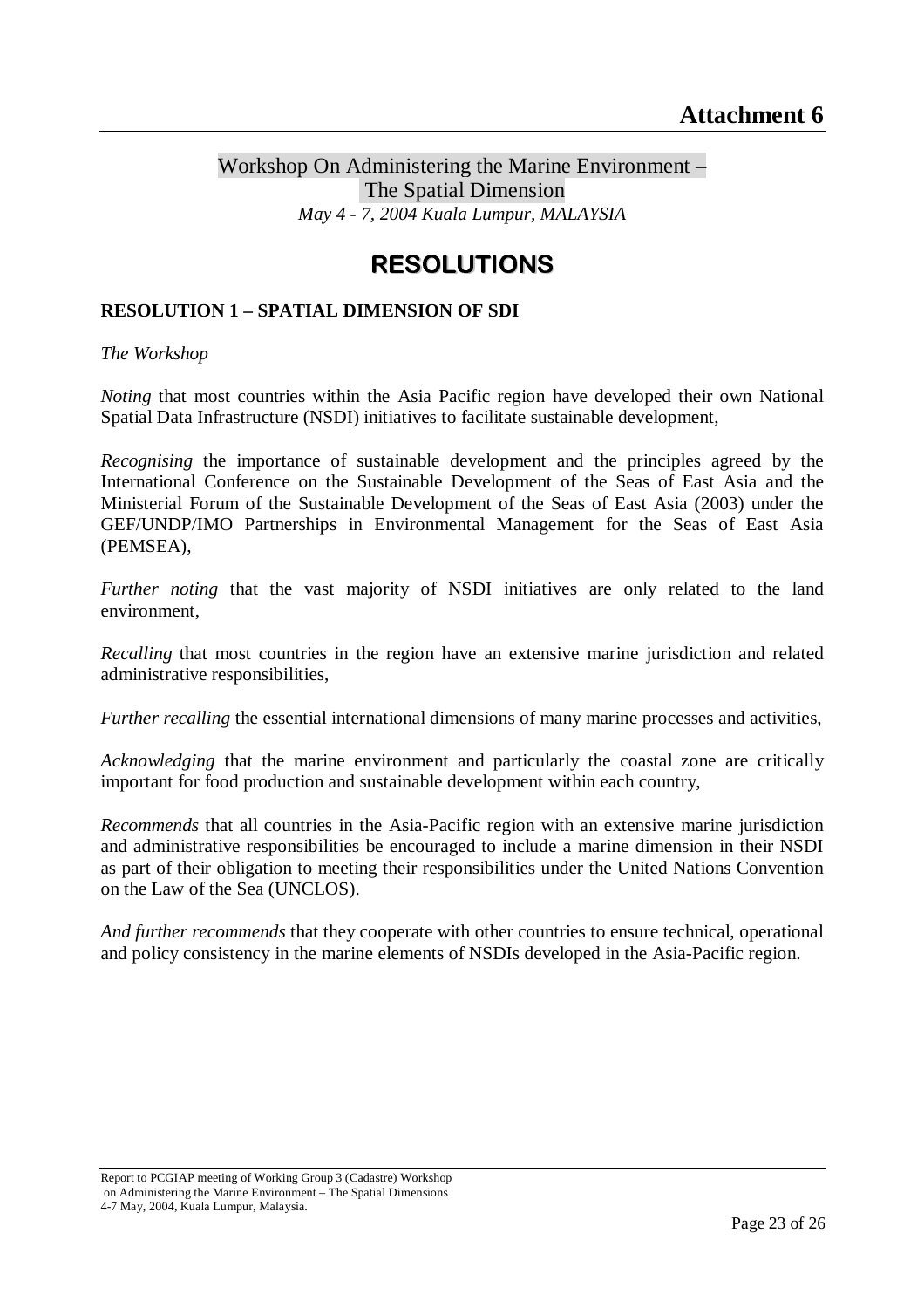## **RESOLUTION 2 – PCGIAP-FIG COLLABORATION**

## *The Workshop,*

*Recognising* the work program of Working Group 3 (Cadastre) of the PCGIAP on the spatial dimension of administering the marine environment,

*Further recognising the ongoing work plan of the International Federation of Surveyors (FIG)* on marine cadastre and ocean governance through its Commission 4 (Hydrographic Surveying) and Commission 7 (Cadastre and Land Management),

*Acknowledging* the successful co-operation between PCGIAP and the FIG in developing and undertaking the Cadastral Template Project to provide a comparative analysis of the role of cadastral systems in spatial data infrastructures,

*Recommends* that PCGIAP and FIG collaborate through their respective work plans on marine cadastre, marine SDI, marine administration systems and ocean governance and encourages the FIG to participate in the Marine Cadastre Template Project.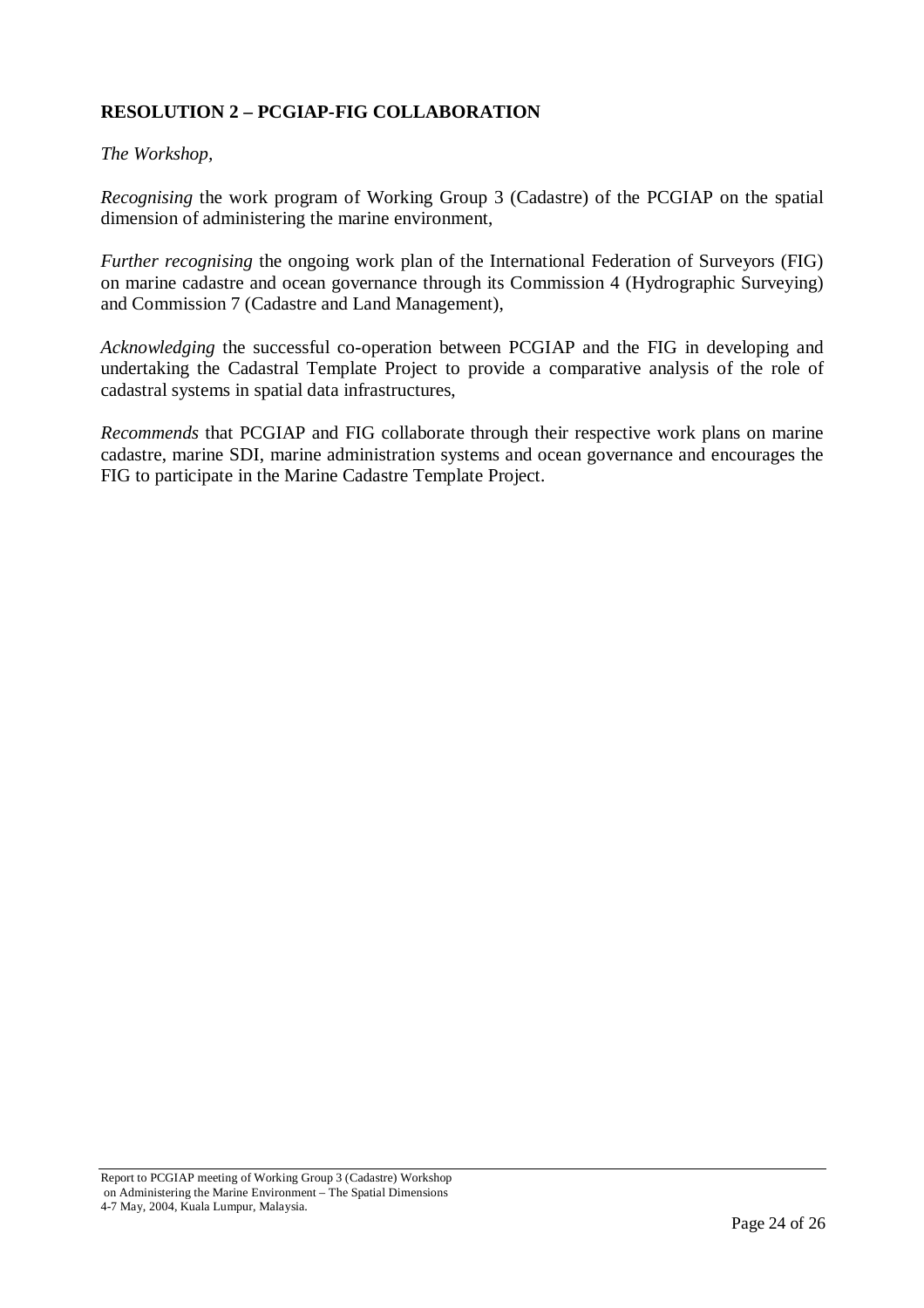## **RESOLUTION 3 – DEFINING THE SPATIAL DIMENSION OF THE MARINE ENVIRONMENT**

## *The Workshop,*

*Recognising* that a range of terms are used to describe the spatial dimension of the administration of the marine environment including marine cadastre, marine SDI, marine GIS and marine administration systems,

*Further recognising* the need for a common terminology in administering the spatial dimensions of the marine environment,

*Noting* that marine cadastre and marine SDI are different with the two being related in so much as cadastre can be a data-set of SDI as well as a component of a marine administration system,

*Further noting* that the marine environment is administered through a hierarchy of levels from local, state, national government to regional and global levels,

*Acknowledging* that the administration of rights, restrictions and responsibilities in the marine environment is based on often overlapping parcels or objects with the boundaries being both natural and geographically defined,

*And further acknowledging* that the SDI concept focuses on management, access and sharing of spatial data in both the marine and terrestrial environments while the cadastral concept focuses on management and identification of the respective rights, restrictions and responsibilities related to parcels or objects, often overlapping with 3D and sometimes with a temporal dimension,

*Recommends* that the term "marine administration system" is adopted for the administration of rights, restrictions and responsibilities in the marine environment, which the spatial dimension facilitated by the Marine SDI,

*And further recommends* that a marine cadastre is defined as a management tool which spatially describes, visualises and realises formally and informally defined boundaries and associated rights, restrictions and responsibilities in the marine environment as a data layer in a marine SDI, allowing them to be more effectively identified, administered and accessed.



**Figure:** Administrating the Marine Environment-The Spatial Dimensions

Report to PCGIAP meeting of Working Group 3 (Cadastre) Workshop on Administering the Marine Environment – The Spatial Dimensions 4-7 May, 2004, Kuala Lumpur, Malaysia.